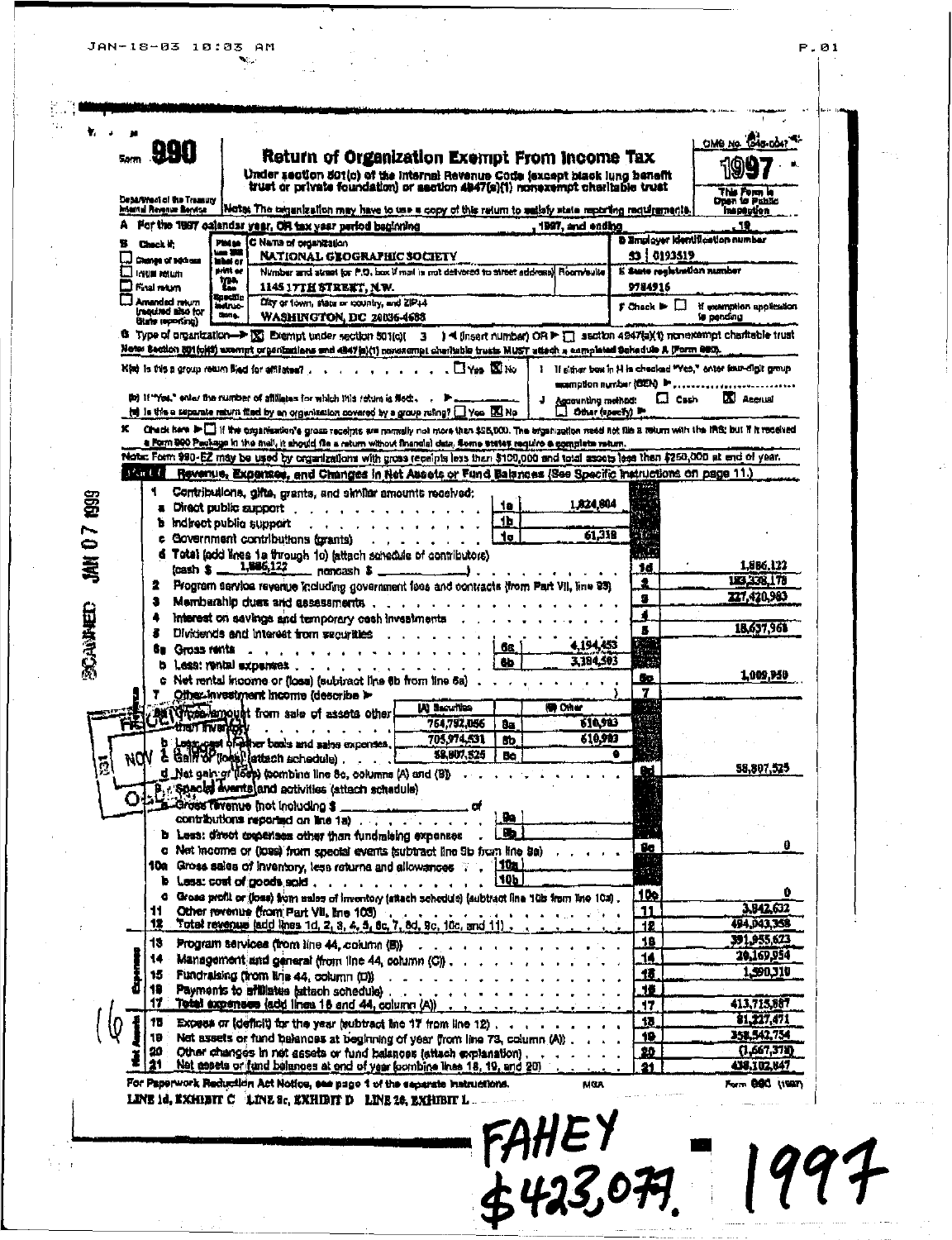$\sim$   $\,$ 

ÿ.

 $\bar{\mathbf{r}}$ 

 $\sim 10^{11}$   $\sim 10^{11}$ 

|               | $\mathcal{P}_{\mathcal{M},\mathcal{M}}$<br>Form 940 (1997)                                                                                                                                                                                                                                                                                                                                |                       | IIN 53-0193519                              |                                                   |                                                                                                                                                                                                                                  | Page                                                            |
|---------------|-------------------------------------------------------------------------------------------------------------------------------------------------------------------------------------------------------------------------------------------------------------------------------------------------------------------------------------------------------------------------------------------|-----------------------|---------------------------------------------|---------------------------------------------------|----------------------------------------------------------------------------------------------------------------------------------------------------------------------------------------------------------------------------------|-----------------------------------------------------------------|
| <u>lun un</u> | <b>Biatement of</b><br>Functional Experienc                                                                                                                                                                                                                                                                                                                                               |                       |                                             |                                                   | Ali organžalions frusk complete column (4). Columns (8), 10), pro (0) are required for pocken 2019(1) and (4) organizations<br>and anchor 484700(1) ronekompli shoriable busts but opforal har etnam. (See Boentic imaradione on |                                                                 |
|               | Do not include amounts reported on the<br>6b, 8b, 9b, 10b, or 18 of Part 1                                                                                                                                                                                                                                                                                                                | y.                    | Al Telel                                    | <b>Program</b><br><b>TA</b> VACIA                 | iti) Management<br>and gamme                                                                                                                                                                                                     | (D) Pundraising                                                 |
| 22            | Grants and allocations (attach schadule).<br>(cash 3 4,985,958<br>monesen &                                                                                                                                                                                                                                                                                                               | 22                    | 4.985,958                                   | 4.985.958                                         |                                                                                                                                                                                                                                  |                                                                 |
| 23            | Specific staintance to individuals (attach schedule)                                                                                                                                                                                                                                                                                                                                      | 23                    |                                             |                                                   |                                                                                                                                                                                                                                  |                                                                 |
| 24            | Bersills paid to or for members (attach achedule).                                                                                                                                                                                                                                                                                                                                        | 24                    |                                             |                                                   |                                                                                                                                                                                                                                  |                                                                 |
| 26            | Compensation of officers, directors, etc.,                                                                                                                                                                                                                                                                                                                                                | 25                    | 9.377.231                                   | 7,003,822                                         | 2.296,093                                                                                                                                                                                                                        | 77,316                                                          |
| 28            | Other salaries and wages'.                                                                                                                                                                                                                                                                                                                                                                | 26                    | 49.298.874                                  | 36,821,162                                        | 12,071,237                                                                                                                                                                                                                       | 406,475                                                         |
| 27            | Pension plan contributions                                                                                                                                                                                                                                                                                                                                                                | 27                    | 2399.261                                    | 1,682,906                                         | 683,055                                                                                                                                                                                                                          | 22.300                                                          |
| 28            | Other employee benefits                                                                                                                                                                                                                                                                                                                                                                   | 23                    | 7,178,202                                   | 5.056.174                                         | 2,053,083                                                                                                                                                                                                                        | 67,025                                                          |
| 29            | <b>Fayrol taxes</b>                                                                                                                                                                                                                                                                                                                                                                       | 29                    | 3,519,537                                   | 2,480,068                                         | 1,006,606                                                                                                                                                                                                                        | 32,863                                                          |
| 80            | Professional fundralsing fees                                                                                                                                                                                                                                                                                                                                                             | 30                    |                                             |                                                   |                                                                                                                                                                                                                                  |                                                                 |
| 31            | Accounting fees.                                                                                                                                                                                                                                                                                                                                                                          | 81                    | 171,000                                     |                                                   | 171.000<br>530,989                                                                                                                                                                                                               | 17,000                                                          |
| 32            | Legal foos .                                                                                                                                                                                                                                                                                                                                                                              | 32                    | 638.833<br>912,256                          | 90.764<br>770.009                                 | 139.36+                                                                                                                                                                                                                          | 2,881                                                           |
| 33            | <b>Supplies</b>                                                                                                                                                                                                                                                                                                                                                                           | 53                    | 1,704,871                                   | 1,147,642                                         | 552.377                                                                                                                                                                                                                          | 4831                                                            |
| м             | Talaphone                                                                                                                                                                                                                                                                                                                                                                                 | 34<br>56              | 47,931,773                                  | 47,685,201                                        | 241.593                                                                                                                                                                                                                          | 4,979                                                           |
| 85            | Postage and shipping                                                                                                                                                                                                                                                                                                                                                                      | 36                    | 3,211,570                                   | 1,027,712                                         | 2,183,950                                                                                                                                                                                                                        |                                                                 |
| m             | <b>Occupancy</b>                                                                                                                                                                                                                                                                                                                                                                          |                       | 6,345,436                                   | 2.107.723                                         | 3.714,606                                                                                                                                                                                                                        | 23.107                                                          |
| 37<br>28      | Equipment rental and maintenance                                                                                                                                                                                                                                                                                                                                                          | $\overline{37}$<br>38 | 109,775,781                                 | 109, 136, 314                                     |                                                                                                                                                                                                                                  | 39,447                                                          |
| æ             | Printing and publications                                                                                                                                                                                                                                                                                                                                                                 | 59                    | 1,874,202                                   | 9,013,096                                         | 781,259                                                                                                                                                                                                                          | 80,847                                                          |
| 40            | Travel                                                                                                                                                                                                                                                                                                                                                                                    | 40                    | 709,511                                     | 634.570                                           | 71,191                                                                                                                                                                                                                           | 3,750                                                           |
| 41            | Conferences, conventions, and meetings                                                                                                                                                                                                                                                                                                                                                    | 41                    | 71,231                                      |                                                   | 71,251                                                                                                                                                                                                                           |                                                                 |
| 42            | Interest<br>Depreciation, dapletion, etc. (ettach schadule)                                                                                                                                                                                                                                                                                                                               | 42                    | 5.543.569                                   | 1,753,982                                         | 3,789,607                                                                                                                                                                                                                        |                                                                 |
| 43            | Other expenses (itemize): a EXHIBIT O                                                                                                                                                                                                                                                                                                                                                     | 436                   | 152,077,751                                 | 160,957,500                                       | Q.687.137)                                                                                                                                                                                                                       | 807,388                                                         |
| ь             |                                                                                                                                                                                                                                                                                                                                                                                           | 43b                   |                                             |                                                   |                                                                                                                                                                                                                                  |                                                                 |
| ۰             |                                                                                                                                                                                                                                                                                                                                                                                           | 496                   |                                             |                                                   |                                                                                                                                                                                                                                  |                                                                 |
|               |                                                                                                                                                                                                                                                                                                                                                                                           | 434                   |                                             |                                                   |                                                                                                                                                                                                                                  |                                                                 |
|               |                                                                                                                                                                                                                                                                                                                                                                                           | 480                   |                                             |                                                   |                                                                                                                                                                                                                                  |                                                                 |
| 44            | Takal havelined experience land free 22 through 451 Organizations<br>norry-ting columns (B)-(D), parry these totals to lines 13-15                                                                                                                                                                                                                                                        | 44                    | 413,715,887                                 | 391,955,623                                       | 20,169,954                                                                                                                                                                                                                       | 1,590,310                                                       |
|               | Reporting of Joint Costs,--Did you report in column (S) (Program services) any joint costs from a combined<br>educational campaign and fundralaing solicitation?                                                                                                                                                                                                                          |                       |                                             |                                                   |                                                                                                                                                                                                                                  | DO.<br>Yas                                                      |
|               | (iii) the amount allocated to Management and general \$<br>Hart III Statement of Program Service Accomplishments (See Specific Instructions on case 18.)<br>What is the organization's primary exempt purpose? > INCREASE/DIFFUSION OF GEOGRAPHIC IONOWLEDGE rogram Service                                                                                                               |                       |                                             | ; and (iv) the amount allocated to Fundraising \$ |                                                                                                                                                                                                                                  |                                                                 |
|               | All organizations must describe their exampt purpose achievements in a glear and concise manner. State the number manuscle stress as<br>of clients served, publications leaued, etc. Discuss achievements that are not measurable. (Section 501(c)(3) and (4)<br>organizations and 4947(a)(1) nonexampt chantable trusts must also enter the smount of grants and allocations to others.) |                       |                                             |                                                   |                                                                                                                                                                                                                                  | Expense.<br>(4) orga, and 4947(u)(1)<br>"Lusas; bed options for |
|               | NATIONAL GEOGRAPHIC MAGAZINE<br><b>SER IXHIBIT H</b>                                                                                                                                                                                                                                                                                                                                      |                       |                                             |                                                   |                                                                                                                                                                                                                                  | ahtt.)                                                          |
|               |                                                                                                                                                                                                                                                                                                                                                                                           |                       | (Grants and allocations                     |                                                   |                                                                                                                                                                                                                                  | 258.442.591                                                     |
|               | RESEARCH CRANTS AND ALLOCATIONS<br>SEE EXHIBITS E & H                                                                                                                                                                                                                                                                                                                                     |                       |                                             |                                                   |                                                                                                                                                                                                                                  |                                                                 |
|               |                                                                                                                                                                                                                                                                                                                                                                                           |                       | (Grants and allocations 6                   |                                                   | 4,985,958                                                                                                                                                                                                                        | 4,985,958                                                       |
|               | <b>EXPLORERS HALL MUSEUM</b><br>SEE EXHIBIT H                                                                                                                                                                                                                                                                                                                                             |                       |                                             |                                                   |                                                                                                                                                                                                                                  |                                                                 |
|               |                                                                                                                                                                                                                                                                                                                                                                                           |                       | (Grants and allocations \$                  |                                                   |                                                                                                                                                                                                                                  |                                                                 |
| d             | <b>GEOGRAPHY EDUCATION</b><br>SEE EXHIBIT H                                                                                                                                                                                                                                                                                                                                               |                       |                                             |                                                   |                                                                                                                                                                                                                                  |                                                                 |
|               | Other program services (attach schadule)                                                                                                                                                                                                                                                                                                                                                  |                       | <b><i><u>Granta</u></i></b> and allocations |                                                   |                                                                                                                                                                                                                                  | 2,000,043<br>452.534                                            |

 $P.82$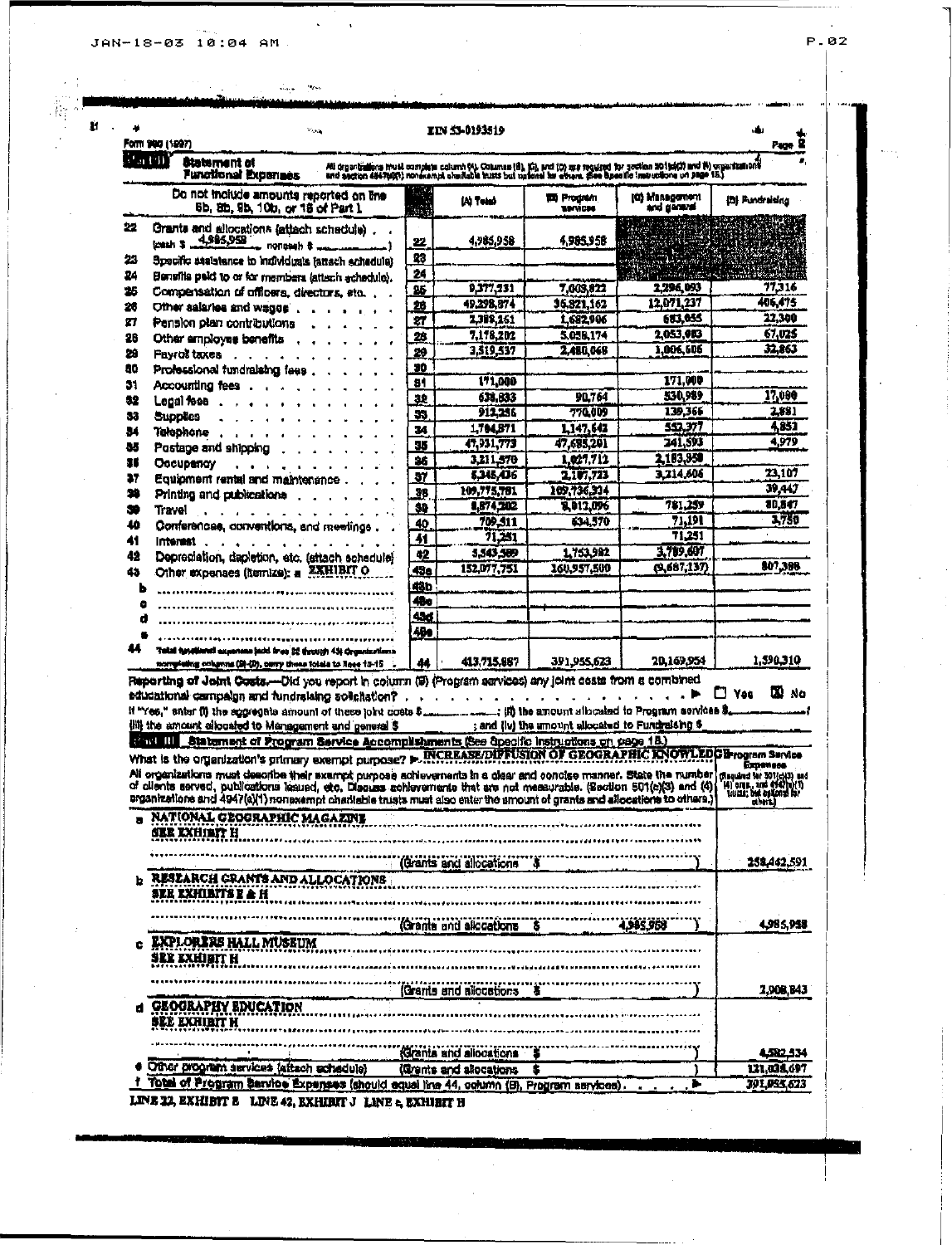## National Geographic Society<br>Washington, DC<br>EIN #53-0193519 1997 Return - Form 990

Page 4, Part V

## **List of Officers and Trustees**

| Name and Address                                                                   | Title                                                                 | <b>Time Devoted</b><br>to Parition | Compensation | Contributions<br>to Employee<br><b>Benefit Plans</b> | Other Taxable<br>& Nontaxablé<br>Barafits |
|------------------------------------------------------------------------------------|-----------------------------------------------------------------------|------------------------------------|--------------|------------------------------------------------------|-------------------------------------------|
| Mr. John R. Murphy<br>National Geographic Society<br>Washington, D.C. 20036        | <b>CEO &amp; President</b>                                            | <b>Pull Time</b>                   | 571,154      | 10.554                                               | 3,867                                     |
| Mr. John M. Pahey, Jr.<br>National Geographic Society<br>Washington, D.C. 20036    | <b>Expositive Vice President and COO</b>                              | <b>Fall Time</b>                   | 423,077      | 1.925                                                | $\mathcal{E}^{\mathcal{A}}$               |
| Mr. William L. Allax<br>National Geographic Society<br>Washington, D.C. 20036      | Editor-In-Chief, National<br><b>Geographic Magazine</b>               | Fell Tane                          | 311,154      | 13,368                                               |                                           |
| Ms. Nina Hoffman Blatt<br>National Geographic Society<br>Washington, D.C. 20036    | Senior Vice President.<br><b>Publications</b>                         | <b>Full Time</b>                   | 310,962      | 1,339                                                |                                           |
| Mr. Eugene A. Ferrone<br>National Geographic Society<br>Washington, D.C. 20036     | <b>Service Vice President</b><br><b>Fulfillment</b> , Member Services | <b>Pull Time</b>                   | 238,981      | 4.475                                                | 17,675                                    |
| Mr. Robert B. Sims<br><b>National Geographic Society</b><br>Washington, D.C. 20036 | Senior Vice President.<br>Magazine Publishing                         | Full Time                          | 330, 188     | 12.914                                               | 200                                       |
| Mr. Dafe A. Petrosky<br>National Geographic Society                                | Senior Vice President, Public<br><b>Service</b>                       | <b>Pull Time</b>                   | 207,692      | 5,520                                                |                                           |
|                                                                                    |                                                                       |                                    |              |                                                      | $\pmb{\ast}$                              |
|                                                                                    |                                                                       | Exhibit M<br>Page 1 of 8           |              |                                                      |                                           |
|                                                                                    |                                                                       |                                    |              |                                                      |                                           |

∼

 $\mathcal{S} \rightarrow$ 

 $($ soe notes i &  $2)$ 

 $\frac{\omega}{\omega}$ 

π,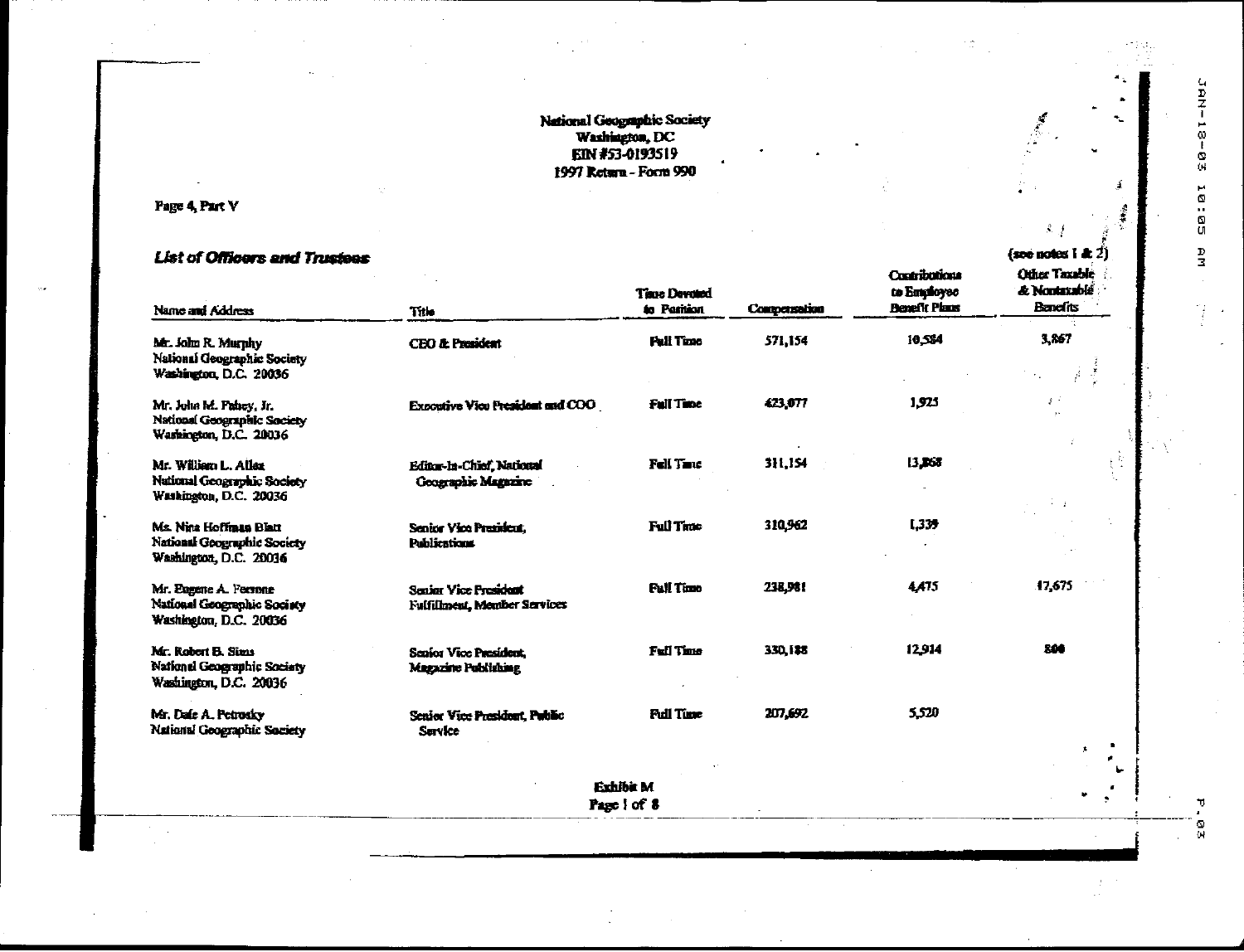JAN-18-03 10:06 AM

 $\mathbf{e}_i$ 

|    | <b>Form YY</b><br><b>Annal Roylenus Barrion</b> | Beneterons of the Youn Viv |                                      |                                                                                                                                                    |  |              |                    | dindar saolton 681(s) aftas tidarati Nevenue Coda (axeent alant long henatit suut or<br>sehuda fauntation) et sasilon 4647(a)(1) nanaampi shurtadae wust<br>Note: The organization may have to use a copy of this return to estaty state reporting requirements. *                               |                                   | Na Famil<br>ta Pulale kesas itlan                                                                                                    |  |
|----|-------------------------------------------------|----------------------------|--------------------------------------|----------------------------------------------------------------------------------------------------------------------------------------------------|--|--------------|--------------------|--------------------------------------------------------------------------------------------------------------------------------------------------------------------------------------------------------------------------------------------------------------------------------------------------|-----------------------------------|--------------------------------------------------------------------------------------------------------------------------------------|--|
|    |                                                 |                            |                                      | For the 1988 calentiar year, OR tax year period beginning                                                                                          |  |              | , 1998, and ending |                                                                                                                                                                                                                                                                                                  |                                   | 19                                                                                                                                   |  |
|    | Check It                                        |                            | G Name of organization               |                                                                                                                                                    |  |              |                    |                                                                                                                                                                                                                                                                                                  |                                   | D Employer Identification symber                                                                                                     |  |
|    | Change<br>Material                              | an M                       |                                      |                                                                                                                                                    |  |              |                    |                                                                                                                                                                                                                                                                                                  |                                   | 53-0193519                                                                                                                           |  |
|    | 7aig<br>Tagas                                   | lbas.                      |                                      | <b>MAG NATIONAL GEOGRAPHIC BOCIETY</b><br>Number and street (or P.O. box if mall is not delivered to street address)                               |  |              |                    |                                                                                                                                                                                                                                                                                                  | i Room/suite   E Talephone number |                                                                                                                                      |  |
|    | k.                                              | <b>Des</b>                 |                                      | Special145 17TH ST. NW                                                                                                                             |  |              |                    |                                                                                                                                                                                                                                                                                                  |                                   | 202-857-7000                                                                                                                         |  |
|    | <b>Bangar</b><br>Legge                          | Imm.<br><b>Items</b>       |                                      | City or town, state or country, and ZIP+4                                                                                                          |  |              |                    |                                                                                                                                                                                                                                                                                                  |                                   | F Chack $\blacktriangleright$ $\Box$ If exemption                                                                                    |  |
|    |                                                 |                            |                                      | <b>MASHINGTON, DC 20036</b>                                                                                                                        |  |              |                    |                                                                                                                                                                                                                                                                                                  |                                   | ing pilcotion is pending                                                                                                             |  |
|    |                                                 |                            |                                      |                                                                                                                                                    |  |              |                    | Q Type of organization -> X Exampt under 501(c) [ 3 } { (esset number) OR > sealion 4847(a)(1) nonexempt chartable bust                                                                                                                                                                          |                                   |                                                                                                                                      |  |
|    |                                                 |                            |                                      |                                                                                                                                                    |  |              |                    |                                                                                                                                                                                                                                                                                                  |                                   | Nots: Section 501(0)(3) exampt presentations and 4947(a)(1) nonexampt charitable trume MUST attach a completed Schedule A Form 990). |  |
|    |                                                 |                            |                                      | (h) if "Yes," onler the number of affiliates for which this                                                                                        |  |              |                    | examplion mumber (GEN)                                                                                                                                                                                                                                                                           |                                   |                                                                                                                                      |  |
|    |                                                 |                            |                                      | return is filed;<br>(i) to the associated them first by an erigin horizon covered by a government of the Visa [X] No                               |  |              |                    | J Accounting method: [ ] Cash [ X ] Accruat                                                                                                                                                                                                                                                      |                                   |                                                                                                                                      |  |
|    |                                                 |                            |                                      |                                                                                                                                                    |  |              |                    | $\Box$ Other (ageolty) $\Box$                                                                                                                                                                                                                                                                    |                                   |                                                                                                                                      |  |
|    |                                                 |                            |                                      |                                                                                                                                                    |  |              |                    | it check here > [ ] It the organization's gross receipts are normally not more than \$25,000. The emanitation need not the a return with the IRS; but<br>If it received a form 200 Paskage in the mail, it should fis a return without financial data. Some states reguling a numptate relation. |                                   |                                                                                                                                      |  |
|    |                                                 |                            |                                      |                                                                                                                                                    |  |              |                    | late; form 990-EZ may be uped by organizations with gross receipts issa than \$100,000 and total assets lass than \$250,000 at ead of year.                                                                                                                                                      |                                   |                                                                                                                                      |  |
|    |                                                 |                            |                                      | <b>Except Revenue, Expenses, and Changes in Net Ascets or Fund Balances</b>                                                                        |  |              |                    |                                                                                                                                                                                                                                                                                                  |                                   |                                                                                                                                      |  |
|    | 1.                                              |                            |                                      | Contributions, offis, erants, and similar amounts mosived:                                                                                         |  |              |                    |                                                                                                                                                                                                                                                                                                  |                                   |                                                                                                                                      |  |
|    |                                                 |                            |                                      | a Direct public support with the communication of the substantial contract                                                                         |  |              | - 19               | 3,156,180.<br>400.000.                                                                                                                                                                                                                                                                           |                                   |                                                                                                                                      |  |
|    |                                                 |                            |                                      | b Tadirect public support communication communication communication of the                                                                         |  |              |                    |                                                                                                                                                                                                                                                                                                  |                                   |                                                                                                                                      |  |
|    |                                                 |                            |                                      | d Yotal (add lines 14 through 1c) (altach schedule of contributors)                                                                                |  |              |                    | <b>ATMT I</b>                                                                                                                                                                                                                                                                                    | 樂                                 |                                                                                                                                      |  |
|    |                                                 |                            |                                      |                                                                                                                                                    |  |              |                    | $\cosh \theta$ . $3,556,180$ . $\arctan \theta$                                                                                                                                                                                                                                                  | 14                                | 3,556,180.                                                                                                                           |  |
|    | ż.                                              |                            |                                      |                                                                                                                                                    |  |              |                    |                                                                                                                                                                                                                                                                                                  |                                   | 202,977,158.                                                                                                                         |  |
|    |                                                 |                            |                                      |                                                                                                                                                    |  |              |                    |                                                                                                                                                                                                                                                                                                  |                                   | 228,460,567.                                                                                                                         |  |
|    |                                                 |                            |                                      |                                                                                                                                                    |  |              |                    | informed on animous and temperary cash investments successive consequences and consequences are consequenced in                                                                                                                                                                                  | 4<br>Ŧ.                           | 20,612,093,                                                                                                                          |  |
|    |                                                 |                            |                                      |                                                                                                                                                    |  |              |                    | Dividends and Interest from securities<br>$\frac{BRE \quad STARTENENT \quad 2}{BRE \quad STARTENENT \quad 3}{BRE \quad 4,450,934}$                                                                                                                                                               |                                   |                                                                                                                                      |  |
|    |                                                 |                            |                                      |                                                                                                                                                    |  |              |                    |                                                                                                                                                                                                                                                                                                  |                                   |                                                                                                                                      |  |
|    |                                                 |                            |                                      |                                                                                                                                                    |  |              |                    | 6 Net rentel income or (loss) (subtract line dir from line da) processes assumed the consequence of the processes of                                                                                                                                                                             | B.                                | 1,232,292.                                                                                                                           |  |
|    |                                                 |                            | Other lavestment income (describe D- |                                                                                                                                                    |  |              |                    |                                                                                                                                                                                                                                                                                                  | ,                                 |                                                                                                                                      |  |
|    |                                                 |                            |                                      | 4 a Gross amount from sale of assets other.<br>tross amount from sale of assets other. (A) Securities                                              |  |              |                    | $\frac{1000 \text{ m}}{22,495,190.}$                                                                                                                                                                                                                                                             |                                   |                                                                                                                                      |  |
|    |                                                 |                            |                                      | h Less; cost or other basis and sales expanses [[[[[[[[[[[[[]]]]]]                                                                                 |  | 682,432,389. | <b>Bb</b>          | 7,528,800.                                                                                                                                                                                                                                                                                       |                                   |                                                                                                                                      |  |
|    |                                                 |                            |                                      |                                                                                                                                                    |  | 79,075,325   |                    |                                                                                                                                                                                                                                                                                                  | 14,966,390.                       |                                                                                                                                      |  |
|    |                                                 |                            |                                      |                                                                                                                                                    |  |              |                    |                                                                                                                                                                                                                                                                                                  | -M                                | <b>04'04T'1TO</b> '                                                                                                                  |  |
|    |                                                 |                            |                                      | Special events and activities (attach schedule):                                                                                                   |  |              |                    |                                                                                                                                                                                                                                                                                                  |                                   |                                                                                                                                      |  |
|    |                                                 |                            |                                      | a Gross novesus (not including \$ ______________________ of contributions<br>reported on line 1s) advances communications and communications on BR |  |              |                    |                                                                                                                                                                                                                                                                                                  |                                   |                                                                                                                                      |  |
|    |                                                 |                            |                                      |                                                                                                                                                    |  |              |                    |                                                                                                                                                                                                                                                                                                  |                                   |                                                                                                                                      |  |
|    |                                                 |                            |                                      |                                                                                                                                                    |  |              |                    | # Het income or (tota) from special evants (eubtmot line 9b from line 8a) and concernment communications are consumed                                                                                                                                                                            |                                   |                                                                                                                                      |  |
|    |                                                 |                            |                                      | 18 a Gross sales of inventory, loss returns and allowances manufacturer continuum 10s.                                                             |  |              |                    |                                                                                                                                                                                                                                                                                                  |                                   |                                                                                                                                      |  |
|    |                                                 |                            |                                      |                                                                                                                                                    |  |              |                    |                                                                                                                                                                                                                                                                                                  |                                   |                                                                                                                                      |  |
|    | Ħ.                                              |                            |                                      |                                                                                                                                                    |  |              |                    | Other favoring (Forn Part VII, Inc 103).  with consequences and consequences are access to the commission of the consequence                                                                                                                                                                     | 10<br>11.                         | 7,701,942,                                                                                                                           |  |
|    | 12                                              |                            |                                      |                                                                                                                                                    |  |              |                    |                                                                                                                                                                                                                                                                                                  |                                   | 528,581,947                                                                                                                          |  |
|    | 12                                              |                            |                                      |                                                                                                                                                    |  |              |                    | Program and the comment of the comment of the comment of the comment of the comment of the comment of the comment of the comment of the comment of the comment of the comment of the comment of the comment of the comment of                                                                    | 18                                | 425,663,180.                                                                                                                         |  |
|    |                                                 |                            |                                      |                                                                                                                                                    |  |              |                    |                                                                                                                                                                                                                                                                                                  | 14                                |                                                                                                                                      |  |
|    | 11                                              |                            |                                      |                                                                                                                                                    |  |              |                    | Buddenlang diem das 44, columnique) entertainment des communications des constructions de la construction de la                                                                                                                                                                                  | 15                                | 771.824                                                                                                                              |  |
|    | 11                                              |                            |                                      |                                                                                                                                                    |  |              |                    |                                                                                                                                                                                                                                                                                                  | 10                                | 451,682,127.                                                                                                                         |  |
|    |                                                 |                            |                                      |                                                                                                                                                    |  |              |                    |                                                                                                                                                                                                                                                                                                  | 17<br>16                          | 76,899,820                                                                                                                           |  |
|    |                                                 |                            |                                      |                                                                                                                                                    |  |              |                    |                                                                                                                                                                                                                                                                                                  | ்                                 | 438,102,847                                                                                                                          |  |
|    |                                                 |                            |                                      |                                                                                                                                                    |  |              |                    |                                                                                                                                                                                                                                                                                                  | PO.                               | 513,105,120.                                                                                                                         |  |
| É. |                                                 |                            |                                      |                                                                                                                                                    |  |              |                    |                                                                                                                                                                                                                                                                                                  | 21                                | 501,897,547                                                                                                                          |  |
|    |                                                 |                            |                                      | LHK — For Paperwork Reduction Act Notion, see page 1 of the separate instructions.                                                                 |  |              |                    |                                                                                                                                                                                                                                                                                                  |                                   | Form 840 (1998)                                                                                                                      |  |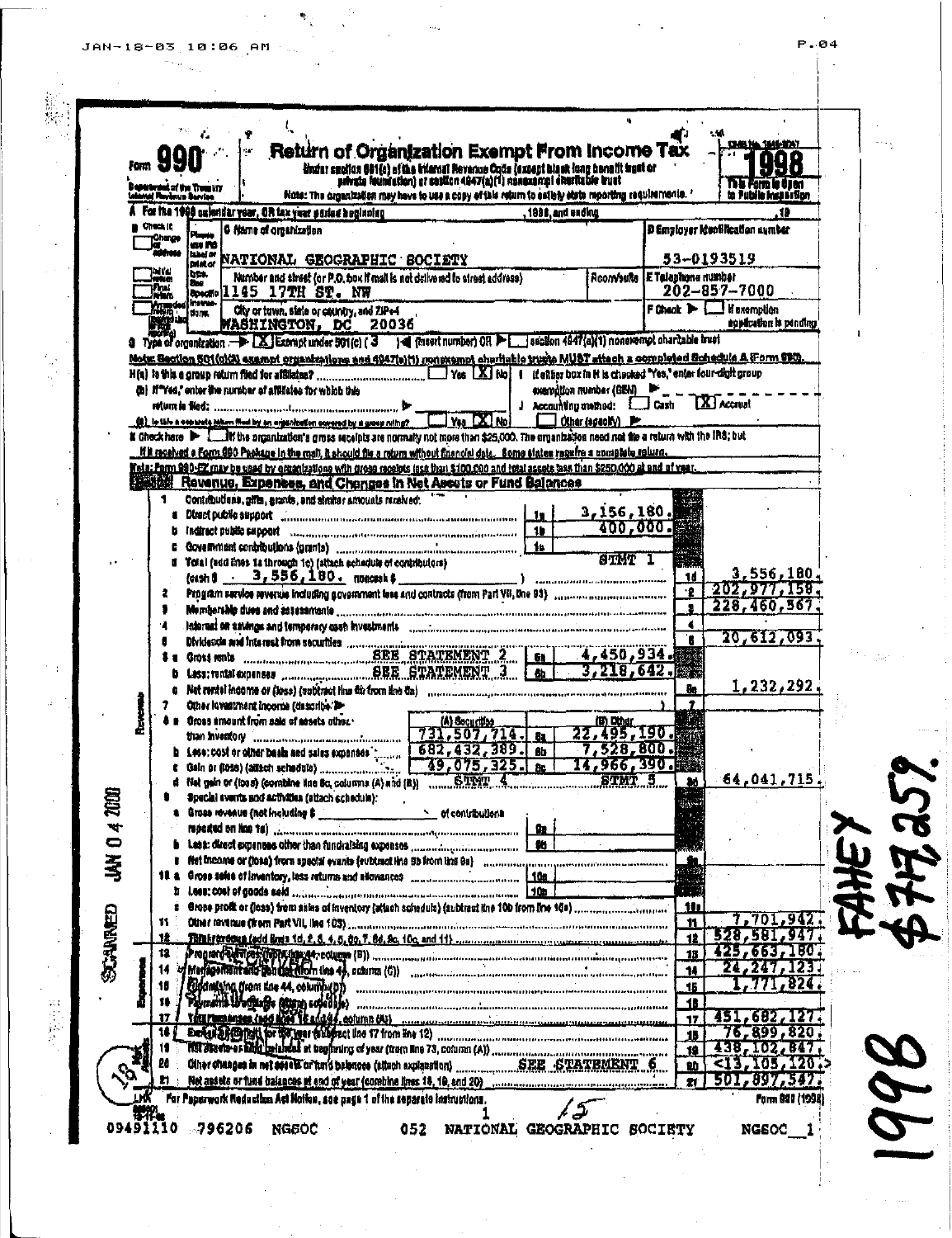JAN-18-03 10:07 AM

 $\sim$   $_{\star}$  $\mathbf{v}$ 

 $\phi_{\lambda,\lambda}$ 

 $\mathbf{W}_{\mathcal{C}}(\mathcal{A}^{(1)}_{\mathcal{A}},\mathcal{A}^{(2)}_{\mathcal{A}}))$ 

 $\vec{r}_{\rm{tot}}$ 

Ŕ

|        | Fest, 990 (198                                                                                                                                                                                                                                                                                                        |                         | <b>NATIONAL GEOGRAPHIC SOCIETY</b> |                                                                                                                                                                                                             |                               | Page I<br>53-0193519                                                                                                                        |
|--------|-----------------------------------------------------------------------------------------------------------------------------------------------------------------------------------------------------------------------------------------------------------------------------------------------------------------------|-------------------------|------------------------------------|-------------------------------------------------------------------------------------------------------------------------------------------------------------------------------------------------------------|-------------------------------|---------------------------------------------------------------------------------------------------------------------------------------------|
|        | that marrie m                                                                                                                                                                                                                                                                                                         |                         |                                    | All arganizations must complete selemn (A). Celumns (B), (C), and (D) are regulred for section 50 ((c)(3) and<br>(4) organizations and section 4947(a)(1) constampt chargeds truck but optional for others. |                               |                                                                                                                                             |
|        | <b>Eunctional Experises</b><br>De not include amounts reported on line                                                                                                                                                                                                                                                |                         | <b>Go Tetal</b>                    | ( <b>II) Program</b>                                                                                                                                                                                        | (6) Management<br>and general | (D) Fundraleing                                                                                                                             |
|        | th, 8b, 9b, 10b, or 16 of Part I.<br>Grants and affocations (attack schedule)                                                                                                                                                                                                                                         |                         |                                    |                                                                                                                                                                                                             |                               |                                                                                                                                             |
|        | oun \$9828869 . <sub>SWeeth</sub> t                                                                                                                                                                                                                                                                                   |                         |                                    | 8,828,869. 8,828,869.                                                                                                                                                                                       |                               |                                                                                                                                             |
| 23     | Specific assistance to individuals (attach schedulo)                                                                                                                                                                                                                                                                  | 182                     |                                    |                                                                                                                                                                                                             |                               |                                                                                                                                             |
|        | Benefits paid to or for members (attach schedule)                                                                                                                                                                                                                                                                     | 24                      |                                    |                                                                                                                                                                                                             |                               |                                                                                                                                             |
| 25.    | Companisation of officers, directors, etc.                                                                                                                                                                                                                                                                            | In.                     | 10,688,173.                        | 8,853,670.                                                                                                                                                                                                  | 1,746,359.                    | 88,144<br>375,755.                                                                                                                          |
| 86.    |                                                                                                                                                                                                                                                                                                                       | 26                      | 45,563,415.                        | 36,692,380.<br>1,304,241.                                                                                                                                                                                   | 8,495,280.                    | 15,789                                                                                                                                      |
| m      |                                                                                                                                                                                                                                                                                                                       | 27<br>25                | 1,636,163.<br>4,270,805.           | 3,404,404.                                                                                                                                                                                                  | $\frac{316,133}{825,188}$     | 41,213                                                                                                                                      |
| ъ<br>и |                                                                                                                                                                                                                                                                                                                       | 29                      | 3,861,041.                         | 3,077,787.                                                                                                                                                                                                  | 746,015.                      | 37,239.                                                                                                                                     |
| x      |                                                                                                                                                                                                                                                                                                                       | 110.                    |                                    |                                                                                                                                                                                                             |                               |                                                                                                                                             |
| æ.     | Accounting fees incommunications and control                                                                                                                                                                                                                                                                          | $\overline{\mathbf{H}}$ | 207,256.                           |                                                                                                                                                                                                             | 207, 256                      |                                                                                                                                             |
|        | Legal foos and communications and communications                                                                                                                                                                                                                                                                      | $\overline{\mathbf{a}}$ | 598,055.                           | 777.                                                                                                                                                                                                        | 552,602.                      | 44,276.                                                                                                                                     |
| 鵲      |                                                                                                                                                                                                                                                                                                                       | ts.                     | 2,466,205.                         | 2,278,946.                                                                                                                                                                                                  | 203, 376.                     | 3,084                                                                                                                                       |
|        |                                                                                                                                                                                                                                                                                                                       |                         | 1,196,124,                         | VI7,389.                                                                                                                                                                                                    | 265,760.                      | 12,975.                                                                                                                                     |
| ю      |                                                                                                                                                                                                                                                                                                                       | 35                      | 46,407,913.                        | 45,832,357.                                                                                                                                                                                                 | 566,359.                      | 9,197.                                                                                                                                      |
| 36     | COCUDENCY NATIONAL ARRESTS DESCRIPTION OF REAL PROPERTY                                                                                                                                                                                                                                                               | 33                      | 4,958,130,                         | 951,334.                                                                                                                                                                                                    | 4,006,796.<br>614,369.        | 7,247                                                                                                                                       |
| 37     | Equipment mateliand malateriance immediation                                                                                                                                                                                                                                                                          | <b>B7</b>               | 2,160,041.<br>89,257,118.          | 1,538,425.                                                                                                                                                                                                  |                               | 29,492                                                                                                                                      |
| 28     | Printing and publications communications                                                                                                                                                                                                                                                                              | 36<br>l 50              | 9,811,372.                         | 89,227,626.<br>9,509,198.                                                                                                                                                                                   | 184,193.                      | 117,981,                                                                                                                                    |
|        | Contentnoss, cenventions, and meetings                                                                                                                                                                                                                                                                                | $\overline{40}$         | 422, III.                          | 372,004.                                                                                                                                                                                                    | <b>IS, 102.</b>               | 1,205.                                                                                                                                      |
| m      | Interest communications and constructions of                                                                                                                                                                                                                                                                          | $\ddot{\phantom{a}}$    |                                    |                                                                                                                                                                                                             |                               |                                                                                                                                             |
|        | Depresistion, depistion, etc. (attach achedule)                                                                                                                                                                                                                                                                       | 42                      | 5,500,783.                         | 3,196,520.                                                                                                                                                                                                  | 2,304,263.                    |                                                                                                                                             |
|        | Other expanses (Nembre):                                                                                                                                                                                                                                                                                              |                         |                                    |                                                                                                                                                                                                             |                               |                                                                                                                                             |
|        | , SEE EXHIBIT I                                                                                                                                                                                                                                                                                                       |                         |                                    | 41213,828,352.20 <u>9,676,853.</u>                                                                                                                                                                          | 3,164,072.                    | 987,427.                                                                                                                                    |
|        |                                                                                                                                                                                                                                                                                                                       | m                       |                                    |                                                                                                                                                                                                             |                               |                                                                                                                                             |
|        |                                                                                                                                                                                                                                                                                                                       | Ą.                      |                                    |                                                                                                                                                                                                             |                               |                                                                                                                                             |
|        |                                                                                                                                                                                                                                                                                                                       | Щ                       |                                    |                                                                                                                                                                                                             |                               |                                                                                                                                             |
|        |                                                                                                                                                                                                                                                                                                                       |                         |                                    |                                                                                                                                                                                                             |                               |                                                                                                                                             |
|        |                                                                                                                                                                                                                                                                                                                       |                         |                                    |                                                                                                                                                                                                             |                               |                                                                                                                                             |
|        | Total functional experience land lines 22 through 42)<br>Caganitalisate compilating containes (B)-(D), carry than o<br>Inicia to lines 13-19 - containes and discuss commissions<br>Rupating at Joint Casts. - Did you mped in column (B) (Program services) any joint costs from a combined aducational compaign and |                         |                                    | <u> 451,682,127.425,663,180. 24,247,123.</u>                                                                                                                                                                |                               | 1,771,824.                                                                                                                                  |
|        | , the first of the appropale amount of these joint coals \$ _____________________; (ii) the amount shocated to Program services \$<br>(M) the amount allocated to Mercegement and general \$<br><b>Statement of Program Service Accomplishments</b>                                                                   |                         |                                    | ; and (iv) the amount allocated to Fundraising \$                                                                                                                                                           |                               | $\blacktriangleright$ $\square$ $\forall$ # $\square$ $\blacktriangleright$                                                                 |
|        | What is the organization's prevery exernpt purpose?                                                                                                                                                                                                                                                                   |                         |                                    |                                                                                                                                                                                                             |                               |                                                                                                                                             |
|        | INCREASE/DIFFUSION OF GEOGRAPHIC KNOWLEDGE                                                                                                                                                                                                                                                                            |                         |                                    |                                                                                                                                                                                                             |                               |                                                                                                                                             |
|        | All ergenzations muss describe that exampt purpose subigramants in a clay and conden manner. State the further of clants rerved, publications house, etc. Discuss<br>soldergments that are not measurable. (Section 501 ptGl and<br>Montlers in others)                                                               |                         |                                    |                                                                                                                                                                                                             |                               |                                                                                                                                             |
|        | NATIONAL GEOGRAPHIC MAGAZINE                                                                                                                                                                                                                                                                                          |                         |                                    |                                                                                                                                                                                                             |                               |                                                                                                                                             |
|        | <b>SEE EXHIBIT F</b>                                                                                                                                                                                                                                                                                                  |                         |                                    |                                                                                                                                                                                                             |                               |                                                                                                                                             |
|        |                                                                                                                                                                                                                                                                                                                       |                         |                                    |                                                                                                                                                                                                             |                               |                                                                                                                                             |
|        |                                                                                                                                                                                                                                                                                                                       |                         |                                    | (Branse and allocations \$                                                                                                                                                                                  |                               |                                                                                                                                             |
|        | RESEARCH GRANTS & ALLOCATIONS                                                                                                                                                                                                                                                                                         |                         |                                    |                                                                                                                                                                                                             |                               |                                                                                                                                             |
|        | <b>BEE EXHIBITS C &amp; F</b>                                                                                                                                                                                                                                                                                         |                         |                                    |                                                                                                                                                                                                             |                               |                                                                                                                                             |
|        |                                                                                                                                                                                                                                                                                                                       |                         |                                    |                                                                                                                                                                                                             |                               |                                                                                                                                             |
|        |                                                                                                                                                                                                                                                                                                                       |                         |                                    | (Grante and allocations \$                                                                                                                                                                                  | 4,838,601.                    |                                                                                                                                             |
|        | <b>EXPLORERS HALL MUSEUM</b><br>SEE EXHIBIT F                                                                                                                                                                                                                                                                         |                         |                                    |                                                                                                                                                                                                             |                               |                                                                                                                                             |
|        |                                                                                                                                                                                                                                                                                                                       |                         |                                    |                                                                                                                                                                                                             |                               | Program Service<br>(Flequived for 601 (cities and<br>(4) cross, and 40-750(f)<br>Instar but options for other<br>257.613,051.<br>5,673,002. |
|        |                                                                                                                                                                                                                                                                                                                       |                         |                                    | <u>(Grants and alignetions B</u>                                                                                                                                                                            |                               |                                                                                                                                             |
|        | d GEOGRAPHY EDUCATION                                                                                                                                                                                                                                                                                                 |                         |                                    |                                                                                                                                                                                                             |                               |                                                                                                                                             |
|        | <b>SEE EXHIBIT F</b>                                                                                                                                                                                                                                                                                                  |                         |                                    |                                                                                                                                                                                                             |                               |                                                                                                                                             |
| c.     |                                                                                                                                                                                                                                                                                                                       |                         |                                    |                                                                                                                                                                                                             |                               |                                                                                                                                             |
|        |                                                                                                                                                                                                                                                                                                                       |                         |                                    | <b>formis and elipositons &amp;</b>                                                                                                                                                                         |                               |                                                                                                                                             |
|        | e Other program services (altach schedule)<br>Total of Pregram Service Expenses (should equal line 44, column (B), Program services)                                                                                                                                                                                  |                         | STATEMENT 8                        | (Grants and allocations &                                                                                                                                                                                   | 3,990,268.1451,983,951.<br>►  | 3,335,802.<br><u>7,057,294,</u><br>425,663,180.                                                                                             |

 $P = 0.5$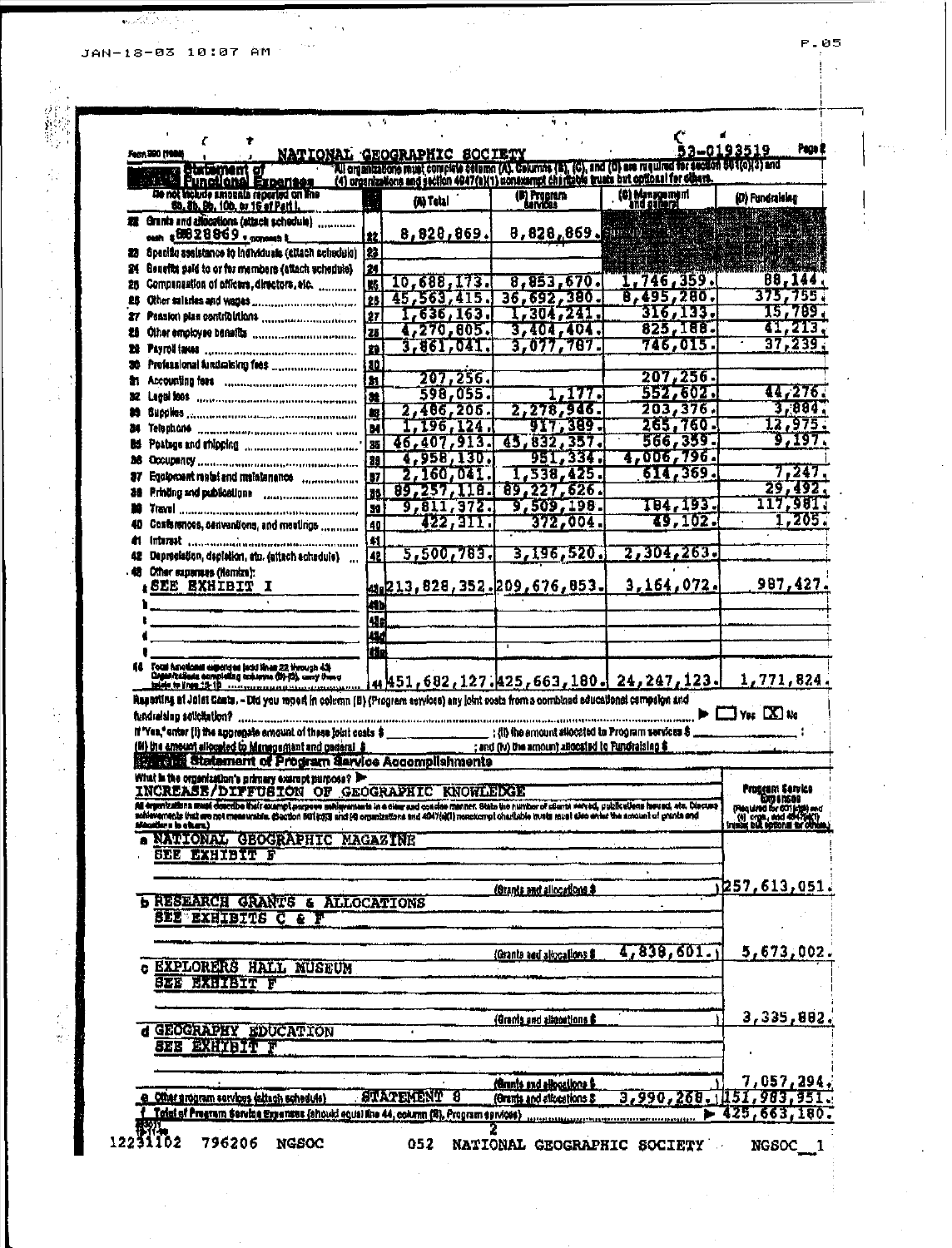$\label{eq:2} \frac{1}{\sqrt{2}}\left(\frac{1}{\sqrt{2}}\right)^{2} \frac{1}{\sqrt{2}}\left(\frac{1}{\sqrt{2}}\right)^{2}$ 

10. 新加拿大 10. 10

 $\ddot{\phantom{a}}$ 

 $\bar{z}$ 

 $\mathcal{A}^{\mathcal{A}}$ 

 $\sqrt{2}$ 

|  | o. |
|--|----|
|  | ï  |

J,

| FORM 990                                                                                                                                                                                                                                                                                                                                                                                                                                                                                                                                                                                                                                              | PART V - LIST OF OFFICERS, DIRECTORS,<br>TRUSTEES AND KEY EMPLOYEES |                                                    |                    | STATEMENT<br>$\sqrt{3}$ |
|-------------------------------------------------------------------------------------------------------------------------------------------------------------------------------------------------------------------------------------------------------------------------------------------------------------------------------------------------------------------------------------------------------------------------------------------------------------------------------------------------------------------------------------------------------------------------------------------------------------------------------------------------------|---------------------------------------------------------------------|----------------------------------------------------|--------------------|-------------------------|
| NAME AND ADDRESS                                                                                                                                                                                                                                                                                                                                                                                                                                                                                                                                                                                                                                      | <b>TITLE AND</b><br>AVRG ERS/WK                                     | COMPEN- BEN PLAN EXPENSE<br>SATION CONTRIB ACCOUNT | <b>EMPLOYEE</b>    |                         |
| MR. JOHN R. MURPHY<br>1145 17TH ST. NW<br>WASHINGTON, DC. 20036                                                                                                                                                                                                                                                                                                                                                                                                                                                                                                                                                                                       | BOARD VICE CHAIRMAN, CEO<br>FULL TIME 901, 362. (4) 3, 509.         |                                                    |                    | 0.                      |
| MR. JOHN M. FAHEY, JR.<br>1145 17TH 6T. NW.<br>WASHINGTON, DC 20036                                                                                                                                                                                                                                                                                                                                                                                                                                                                                                                                                                                   | PRESIDENT & CHO<br>FULL TIME                                        | $717,259.$ 3,611.                                  |                    | 0.                      |
| MR. WILLIAM L. ALLEN<br>1145 17TH ST. NW<br>WASHINGTON, DC 20036                                                                                                                                                                                                                                                                                                                                                                                                                                                                                                                                                                                      | EDITOR-IN-CHIEF, NGM<br>FULL TIME                                   |                                                    | $450,948.$ 13,041. | $\cdot$ 0.              |
| MB. NINA HOFFMAN BLATT<br>1145 17TH ST. NW<br>WASHINGTON, DC 20036                                                                                                                                                                                                                                                                                                                                                                                                                                                                                                                                                                                    | SENIOR V.P., PUBLICATIONS<br>FULL TIME 427, 192. 3, 607.            |                                                    |                    | 0.                      |
| MR. ROBERT B. SIMS<br>1145 17TH ST. NW<br>WASHINGTON, DC 20036                                                                                                                                                                                                                                                                                                                                                                                                                                                                                                                                                                                        | SENIOR V.P., MAGAZINE PUB.<br>FULL TIME 434, 892. 11, 940.          |                                                    |                    | 0.                      |
| MR. TERRENCE B. ADAMSON<br>1145 17TH ST. NW<br>WASHINGTON, DC 20036                                                                                                                                                                                                                                                                                                                                                                                                                                                                                                                                                                                   | SENIOR V.P., CORP. COUNSEL<br>FULL TIME 261,250. 2,770.             |                                                    |                    | ΰ.                      |
| MS. SANDRA HARWARD GILL<br>1145 17TH 6T. NW<br>WASHINGTON, DC 20036                                                                                                                                                                                                                                                                                                                                                                                                                                                                                                                                                                                   | SENIOR V.P., ADMIN.<br>FULL TIME                                    |                                                    | $304,982.$ 3,375.  | 0.                      |
| MR. DALE A. PETROSKY<br>1145 17TH 8T. NW<br>WASHINGTON, DC<br>20036                                                                                                                                                                                                                                                                                                                                                                                                                                                                                                                                                                                   | SENIOR V.P., PUBLIC SERVICE<br><b>FULL TIME</b>                     | 296,595.                                           | 4,739.             | 0.                      |
| MR. JACK S. CRYSTAL<br>1145 17TH ST. NW<br>WASHINGTON, DC<br>20036                                                                                                                                                                                                                                                                                                                                                                                                                                                                                                                                                                                    | V.P., ADVERTISING<br>FULL TIME                                      | 461,459.                                           | 4,594.             | Ο.                      |
| MR. CHRISTOPHER A. LIEDEL<br>1145 17TH ST. NW<br>WASHINGTON, DC<br>20036                                                                                                                                                                                                                                                                                                                                                                                                                                                                                                                                                                              | V.P. & CFO<br>FULL TIME                                             | 313,785,                                           | 1,243.             | 20,80B.                 |
| MR. GEORGE E. NEWSTEDT<br>1145 17TH ST. NW<br>WASHINGTON, DC 20036                                                                                                                                                                                                                                                                                                                                                                                                                                                                                                                                                                                    | V.P. & CONTROLLER<br><b>FULL TIME</b>                               | 203,960.                                           | 12,097.            | 0.                      |
| Note (i): his himply roles from the frank same of the Rockey as March 1, 1998, at which has he became dipible to receive benefits<br>en int the Bockey's executive expplarantel red rament plan, so well as ander the Bockey's ERISA qualified plan. The<br>experimental energy ve plus provides to aligible relates a bandh cqual to my amount not prychic unity the Society's<br>retirement plus due to the limitations impened by Soctions 415 and 401(0)(17) of the Internal Reverses Code. Mr. Marphy + 1+<br>. Home is not well and any function of refreshed plan boards as a function perment in 1996 setting an additional \$381,434 والمسلم |                                                                     |                                                    |                    |                         |

 $\label{eq:2.1} \frac{1}{2} \int_{\mathbb{R}^3} \frac{1}{\sqrt{2}} \, \frac{1}{\sqrt{2}} \, \frac{1}{\sqrt{2}} \, \frac{1}{\sqrt{2}} \, \frac{1}{\sqrt{2}} \, \frac{1}{\sqrt{2}} \, \frac{1}{\sqrt{2}} \, \frac{1}{\sqrt{2}} \, \frac{1}{\sqrt{2}} \, \frac{1}{\sqrt{2}} \, \frac{1}{\sqrt{2}} \, \frac{1}{\sqrt{2}} \, \frac{1}{\sqrt{2}} \, \frac{1}{\sqrt{2}} \, \frac{1}{\sqrt{2}} \, \frac{1}{\sqrt{2}} \,$ 

 $\begin{array}{c} 1 \\ 1 \\ 1 \end{array}$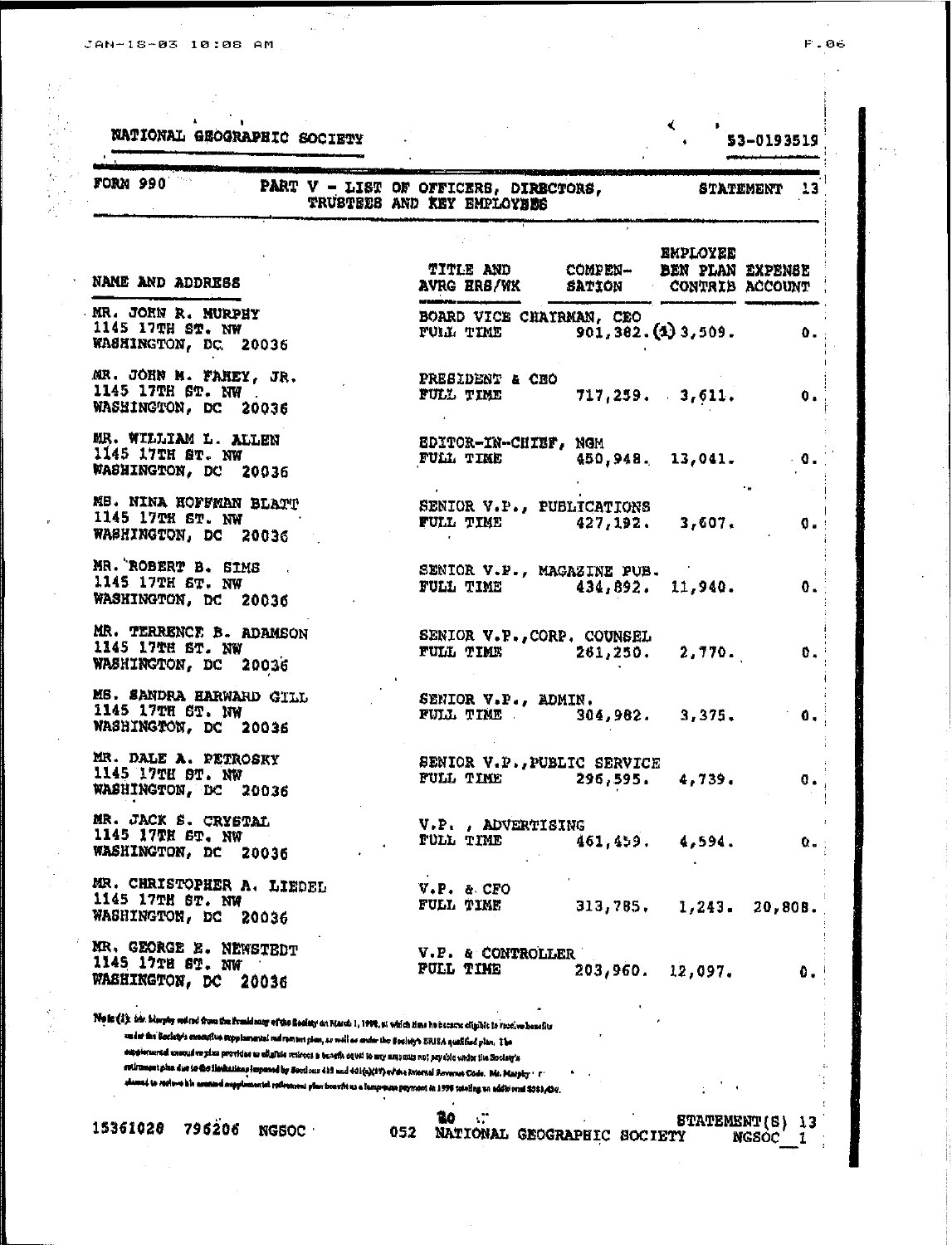202000

臺

**CDINNET** 

χ×

|                     |                           |                                                                                                                                                                                                                                                                                                |         | Return of Organization Exempt From Income Tax                                                                                                                    |                             |                        |                    | ), 1526. BOL                      |
|---------------------|---------------------------|------------------------------------------------------------------------------------------------------------------------------------------------------------------------------------------------------------------------------------------------------------------------------------------------|---------|------------------------------------------------------------------------------------------------------------------------------------------------------------------|-----------------------------|------------------------|--------------------|-----------------------------------|
|                     | ghrimeal of live Treasury |                                                                                                                                                                                                                                                                                                |         | tinder saðlien 89 i(a) of the internal Reyonus Code (except alack lang denetti trukt or<br>frivals konseilloni ar seollon 4947 (a){ 1} nonexampt eharhadie trust |                             |                        |                    | This Form is open                 |
|                     | kroal Revenue Service     | liets: The organization may have to use a copy of this return to sailefy state reporting requirements.                                                                                                                                                                                         |         |                                                                                                                                                                  |                             |                        |                    | s <b>bile lannasK</b> on          |
| Check It            |                           | For the 1900 calendar year. On tax year period beginning                                                                                                                                                                                                                                       |         |                                                                                                                                                                  | and ending                  |                        |                    |                                   |
| G) ange             |                           | C Name of organization                                                                                                                                                                                                                                                                         |         |                                                                                                                                                                  |                             |                        |                    | D Employer Identification number  |
|                     | yng 193<br>lebol or       |                                                                                                                                                                                                                                                                                                |         |                                                                                                                                                                  |                             |                        |                    | 53-0193519                        |
| na a                | print ar<br>tipe.         | <u>NATIONAL GROGRAPHIC SOCIETY</u><br>Nurtibler and slags (or P.O. box if mail is not delivered to street address).                                                                                                                                                                            |         |                                                                                                                                                                  |                             | <b>Hoom/sufte</b>      | E Telephone nambar |                                   |
| Tru.                | Sec.                      | Specie 2145 17TH 8T. NW                                                                                                                                                                                                                                                                        |         |                                                                                                                                                                  |                             |                        |                    | (202)857-7000                     |
| Antendedi           | 'nvive-<br>Hone.          | City or town, state or country, and 2IP+4                                                                                                                                                                                                                                                      |         |                                                                                                                                                                  |                             |                        |                    | R Check <b>by Land Decembrica</b> |
|                     |                           | WASHINGTON, DC                                                                                                                                                                                                                                                                                 | - 20036 |                                                                                                                                                                  |                             |                        |                    | application is panding            |
|                     |                           | Type of organization -> EX Exempt under 501(c) (3 ) < (insert number) OR > section 4947(a)(1) nonexumpt charitable trust                                                                                                                                                                       |         |                                                                                                                                                                  |                             |                        |                    |                                   |
|                     |                           | <u>Nats: Segjion 60 tick3) exempt organizations and 4947(a)(1) nonexempt cheritable trusts MUST attach a completed Schadule A (Form 2001,</u>                                                                                                                                                  |         |                                                                                                                                                                  |                             |                        |                    |                                   |
|                     |                           |                                                                                                                                                                                                                                                                                                |         |                                                                                                                                                                  |                             |                        |                    |                                   |
|                     |                           | - (b) # "Yes," enter the number of affiliates for which this                                                                                                                                                                                                                                   |         |                                                                                                                                                                  |                             | exemption number (GEN) |                    |                                   |
|                     |                           |                                                                                                                                                                                                                                                                                                |         |                                                                                                                                                                  | <b>4</b> Accounting method: |                        | <b>Cash</b>        | <b>XI Accrow</b>                  |
|                     |                           | to the man of tragers and the first property are equal to the figures a state of the                                                                                                                                                                                                           |         | Ves XI No                                                                                                                                                        |                             | Other (spacify) De-    |                    |                                   |
|                     |                           | K Check here the little orgenization's gross receipts are normally not more than \$26,000. The organization need not fits a return with the IRS; but                                                                                                                                           |         |                                                                                                                                                                  |                             |                        |                    |                                   |
|                     |                           | <u>. E E recebra a Form DDO Packase in the mail it shuuld like return without financial cata Some states reaufre a complete return,</u><br><u>Nele: Form B90-E2 may be used by gmantaaligns with gross receipts less then \$100,000 and total assets lass then \$250,000 al end of veer. .</u> |         |                                                                                                                                                                  |                             |                        |                    |                                   |
|                     |                           | [Part I] Revenue, Expenses, and Changes in Net Assets or Fund Balances                                                                                                                                                                                                                         |         |                                                                                                                                                                  |                             |                        |                    |                                   |
|                     |                           | Centributions, gids, grasse, and similar amounts received;                                                                                                                                                                                                                                     |         |                                                                                                                                                                  |                             |                        |                    |                                   |
|                     |                           | Direct public appoint and communications are accommodated and constructions                                                                                                                                                                                                                    |         |                                                                                                                                                                  | 12.                         | 6.778.661              |                    |                                   |
|                     | indirect public export    |                                                                                                                                                                                                                                                                                                |         |                                                                                                                                                                  | 'n                          |                        |                    |                                   |
|                     |                           | Covernment contributions (grants) concernment contribution contribution of                                                                                                                                                                                                                     |         |                                                                                                                                                                  | to.                         | 710,000.               |                    |                                   |
|                     |                           | Total (add lines to incough 10) (attach schedule of contributors)                                                                                                                                                                                                                              |         |                                                                                                                                                                  |                             | Stmt <sub>1</sub>      |                    |                                   |
|                     |                           | (cash \$ 7.488,561, noncest \$                                                                                                                                                                                                                                                                 |         |                                                                                                                                                                  |                             |                        |                    | 7,488,661.                        |
|                     |                           | Program service revenue instuding government fors and contracts (from Part VII, fine 93)                                                                                                                                                                                                       |         |                                                                                                                                                                  |                             |                        |                    | 243.621.279                       |
|                     |                           |                                                                                                                                                                                                                                                                                                |         |                                                                                                                                                                  |                             |                        | ă                  | 208,106,469                       |
|                     |                           | In let cell on savings and temporary cash investments and concernation of the concernation of the concernance                                                                                                                                                                                  |         |                                                                                                                                                                  |                             |                        |                    | 20,719,034                        |
|                     | Grons rental              | <b>Example 1 Dee Statement 2 62</b>                                                                                                                                                                                                                                                            |         |                                                                                                                                                                  |                             |                        |                    |                                   |
|                     |                           |                                                                                                                                                                                                                                                                                                |         |                                                                                                                                                                  |                             | 3.285.062.             |                    |                                   |
|                     |                           | Net rentel income or (loss) (subtract line 6b from line 6a)                                                                                                                                                                                                                                    |         |                                                                                                                                                                  |                             |                        |                    | <u>808.812</u>                    |
|                     |                           | Other investment income (describe in-                                                                                                                                                                                                                                                          |         |                                                                                                                                                                  |                             |                        |                    |                                   |
|                     |                           | Gross smount from rale of assair niker                                                                                                                                                                                                                                                         |         | (A) Securities                                                                                                                                                   |                             | (B) Other              |                    |                                   |
|                     | than inventory            |                                                                                                                                                                                                                                                                                                |         | 885.189.000.                                                                                                                                                     |                             | 25.000.                |                    |                                   |
|                     |                           |                                                                                                                                                                                                                                                                                                |         |                                                                                                                                                                  |                             | <u>10,509.</u>         |                    |                                   |
|                     |                           |                                                                                                                                                                                                                                                                                                |         | $-51,595,465.$                                                                                                                                                   |                             | 14.491                 |                    |                                   |
|                     |                           |                                                                                                                                                                                                                                                                                                |         |                                                                                                                                                                  |                             |                        | Ħ                  | 51.609,956.                       |
|                     |                           | Shecial events and advising tattach schemes)<br>a Grannyain (Tatingwana's                                                                                                                                                                                                                      |         | of contributions                                                                                                                                                 |                             |                        |                    |                                   |
|                     |                           |                                                                                                                                                                                                                                                                                                |         |                                                                                                                                                                  |                             |                        |                    |                                   |
|                     |                           | tend and the chief of the district express communities of the contract of the contract of the contract of the contract of the contract of the contract of the contract of the contract of the contract of the contract of the                                                                  |         |                                                                                                                                                                  |                             |                        |                    |                                   |
|                     |                           | Not explicing or (loss) work special events (subtract line 9b from line 9a)                                                                                                                                                                                                                    |         |                                                                                                                                                                  |                             |                        | g.                 |                                   |
|                     |                           | Gross Heel of Involtage, legal galents and attowances                                                                                                                                                                                                                                          |         |                                                                                                                                                                  |                             |                        |                    |                                   |
|                     |                           |                                                                                                                                                                                                                                                                                                |         |                                                                                                                                                                  |                             |                        |                    |                                   |
|                     |                           | Gross profit contines have of numbery (anach schedule) (subtract line 10b hom line 10a)                                                                                                                                                                                                        |         |                                                                                                                                                                  |                             |                        | 10a                |                                   |
| 11                  |                           |                                                                                                                                                                                                                                                                                                |         |                                                                                                                                                                  |                             |                        | 11.                | 9.957.415.                        |
| 12                  |                           | Tetal reveals and lines 10, 2, 3, 4, 5, 60, 7, 8d, 9c, 10c, and 11) monday and communication of the subsequences                                                                                                                                                                               |         |                                                                                                                                                                  |                             |                        | 12                 | 311.635.                          |
| 18                  |                           | Program sarvices (from line 44, column (8)) communications are procedured and construction of the column of the                                                                                                                                                                                |         |                                                                                                                                                                  |                             |                        | 11.                | 459,520,926                       |
| 14.                 |                           | Management and peneral (from the 44, column (0)) commission continuum and construction and column of                                                                                                                                                                                           |         |                                                                                                                                                                  |                             |                        | 14                 | 22,234.<br>95                     |
| 18.                 |                           | Fundreining (from dis 44, column (D)) concernamental communication and communication and concernation                                                                                                                                                                                          |         |                                                                                                                                                                  |                             |                        | ťö                 | 238, 297.                         |
| Bureata<br>16<br>17 |                           | Payments to almiales (allach schedule) and communications are considered and communications of the communications of                                                                                                                                                                           |         |                                                                                                                                                                  |                             |                        | 18                 |                                   |
| 18                  |                           | Total expenses fadd lines 18 and 44, common (A)) and common common continuous common conservation and                                                                                                                                                                                          |         |                                                                                                                                                                  |                             |                        | JZ.                | 482.994.169.                      |
| 19                  |                           |                                                                                                                                                                                                                                                                                                |         |                                                                                                                                                                  |                             |                        | 18                 | 59.317.457.                       |
| 20                  |                           |                                                                                                                                                                                                                                                                                                |         |                                                                                                                                                                  |                             |                        | 19<br>90           | 499.681.890.                      |
|                     |                           |                                                                                                                                                                                                                                                                                                |         |                                                                                                                                                                  |                             |                        |                    |                                   |

 $\mathbf{a}$ Het essels or fund balances at and of year (cambine lines 18, 19, and 20) 11210921 796206 NGSOC 1999.06200 N<br>174.00 11210921 796206 NGSOC 19999 1010000 1

1999.06200 NATIONAL GEOGRAPHIC SOCIETY NOSOC\_1

.See Statement 5

 $\mathbf{1}$ 

440.

Forri 990 (1899)

88

XQ.

 $21$ 

211

647.210.787.

14,98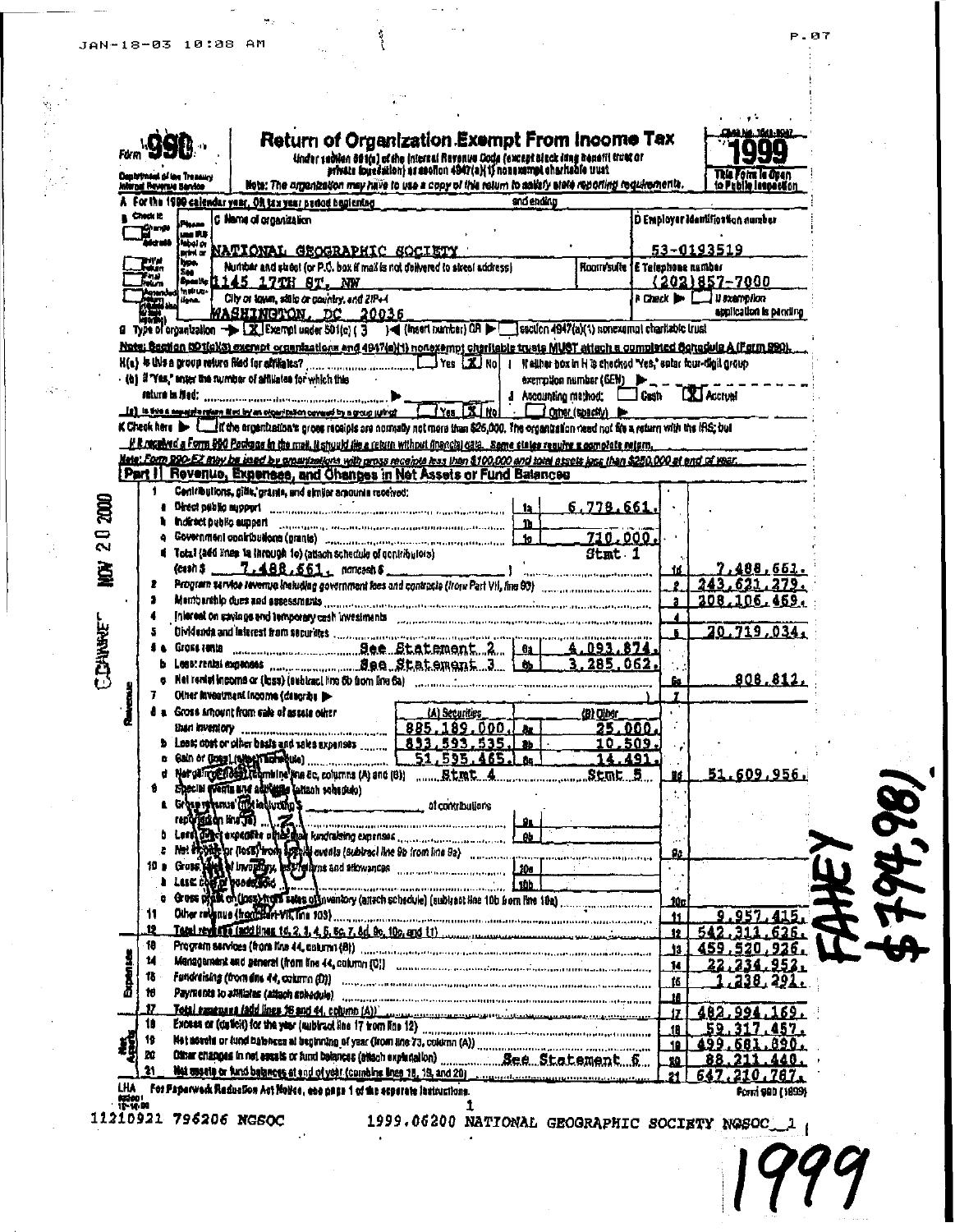|     |                                                                                                                                                                                                                                                                                  |             | NATIONAL GNOGRAPHIC SOCIETY |      |                                                                                                                        |                                                                                                                                                                                                                | 53-0193519                                                                                 |
|-----|----------------------------------------------------------------------------------------------------------------------------------------------------------------------------------------------------------------------------------------------------------------------------------|-------------|-----------------------------|------|------------------------------------------------------------------------------------------------------------------------|----------------------------------------------------------------------------------------------------------------------------------------------------------------------------------------------------------------|--------------------------------------------------------------------------------------------|
|     | Statement of                                                                                                                                                                                                                                                                     |             |                             |      |                                                                                                                        | All organizations must complete column (A). Columna (B), (C), and (D) are required for section of 1(c)(3) and<br>(4) organizations and section 4942(s)(4) nenguamp) that have busin to i optional for citrata. |                                                                                            |
|     | Part II.   Fungtionel Expenses<br>Do not holide amounts reported on the<br>do do, do, 10b, or 16 of Part I.                                                                                                                                                                      |             | (A) Total                   |      | (B) Prognam                                                                                                            | (C) Management                                                                                                                                                                                                 | (D) Fundraking                                                                             |
|     |                                                                                                                                                                                                                                                                                  |             |                             |      |                                                                                                                        |                                                                                                                                                                                                                |                                                                                            |
|     | #2 Grants and allocations (attach schedule)                                                                                                                                                                                                                                      |             |                             |      |                                                                                                                        |                                                                                                                                                                                                                |                                                                                            |
|     | cash \$2.22.0955 noneweb it                                                                                                                                                                                                                                                      |             |                             |      |                                                                                                                        | 11, 210, 255, 11, 210, 955, Statement 7                                                                                                                                                                        |                                                                                            |
|     | 21 Specific analytanos to individuals (attach schadule)                                                                                                                                                                                                                          | L1          |                             |      |                                                                                                                        |                                                                                                                                                                                                                |                                                                                            |
| 24  | Banafits paid to or for members (which schedule)                                                                                                                                                                                                                                 | 11          |                             |      |                                                                                                                        |                                                                                                                                                                                                                |                                                                                            |
| Ħ   | Compensation of officers, directors, etc.                                                                                                                                                                                                                                        | 125         | 7,053,005.                  |      | 5.989.003                                                                                                              | .a17.015                                                                                                                                                                                                       | 46,987.                                                                                    |
| x   |                                                                                                                                                                                                                                                                                  | l28         |                             | 207  | 532<br>909<br>48                                                                                                       |                                                                                                                                                                                                                | 380.747.                                                                                   |
| 27  |                                                                                                                                                                                                                                                                                  | 12Z         | 60<br>3                     |      |                                                                                                                        | 1<br>.463ء<br>69.                                                                                                                                                                                              | $<$ 23,712.>                                                                               |
| Ħ   |                                                                                                                                                                                                                                                                                  | <u> 20</u>  | 8.                          | '68  |                                                                                                                        | 84                                                                                                                                                                                                             | <u>60.181.</u>                                                                             |
| 11  | Phyroll laxes and compared the there is a continued of the con-                                                                                                                                                                                                                  | Ī۳          | 27N                         | 410  | 519<br>612                                                                                                             | 625.850                                                                                                                                                                                                        | 32.041.                                                                                    |
|     |                                                                                                                                                                                                                                                                                  | ١w          |                             | 671  |                                                                                                                        |                                                                                                                                                                                                                | <u>44.671.</u>                                                                             |
| 31  | Accounting fase and account account of the contractor                                                                                                                                                                                                                            |             | 213                         | 033  | 28.183                                                                                                                 | 184.850                                                                                                                                                                                                        |                                                                                            |
| 12  |                                                                                                                                                                                                                                                                                  |             |                             | 252  | 46.358.                                                                                                                | 263.<br>266.                                                                                                                                                                                                   | 28.628.                                                                                    |
|     |                                                                                                                                                                                                                                                                                  | l sa        |                             | 67   | 698<br>.132.                                                                                                           | 580.<br>-201                                                                                                                                                                                                   | 4.268.                                                                                     |
| 14  | Telephone <sub>contractor consumer contractor contractor</sub>                                                                                                                                                                                                                   | L.          | 805                         | .875 | 675                                                                                                                    | 287                                                                                                                                                                                                            | 16.237.                                                                                    |
| 15  | Pestage and shipping and announcement and with                                                                                                                                                                                                                                   | 136         | 976.<br>46.                 |      | 46.093                                                                                                                 | 876.290                                                                                                                                                                                                        | . 94ء ک                                                                                    |
| и   | DECOUPARCY COMMONWERGING INTERNATIONAL ACCOUNTANCE                                                                                                                                                                                                                               |             |                             |      | 629                                                                                                                    | .795.<br>3.941                                                                                                                                                                                                 |                                                                                            |
|     | Equipment rental and maintenance some communi-                                                                                                                                                                                                                                   | l sv        | 604                         | 580  |                                                                                                                        | .635.<br>122                                                                                                                                                                                                   | 10,836                                                                                     |
| ×   | Prinsing and publications communications are                                                                                                                                                                                                                                     |             | 86<br>707.                  | 923  | 923<br>86<br>707.                                                                                                      |                                                                                                                                                                                                                |                                                                                            |
| 49. |                                                                                                                                                                                                                                                                                  | <u>ایوا</u> | 9.849.991                   |      | 9.351.981                                                                                                              | 422,808                                                                                                                                                                                                        | 75, 202.                                                                                   |
|     | Conferences, conventions, and mostings                                                                                                                                                                                                                                           | <u>مەا</u>  | 3B3,841                     |      | 304.899.                                                                                                               | 75.417.                                                                                                                                                                                                        | 3,525.                                                                                     |
| 41  | <b>REEFERENT AND AND ARRESTS AND DESCRIPTIONS OF AN ALL PROPERTY.</b>                                                                                                                                                                                                            | М           |                             |      |                                                                                                                        |                                                                                                                                                                                                                |                                                                                            |
| 42  | Depredation, depletion, etc. (attack schedule)                                                                                                                                                                                                                                   |             | 5.872.034.                  |      | 5,822,961                                                                                                              | 49,073                                                                                                                                                                                                         |                                                                                            |
|     | Other expenses (Nemtzer:                                                                                                                                                                                                                                                         |             |                             |      |                                                                                                                        |                                                                                                                                                                                                                |                                                                                            |
| 43. | .SEE EXHIBIT I                                                                                                                                                                                                                                                                   |             |                             |      |                                                                                                                        | 5,007,599.                                                                                                                                                                                                     | 551,986.                                                                                   |
|     |                                                                                                                                                                                                                                                                                  |             |                             |      | (1230.993.199.225.433.614)                                                                                             |                                                                                                                                                                                                                |                                                                                            |
|     |                                                                                                                                                                                                                                                                                  | Ш'n         |                             |      |                                                                                                                        |                                                                                                                                                                                                                |                                                                                            |
|     |                                                                                                                                                                                                                                                                                  | ш           |                             |      |                                                                                                                        |                                                                                                                                                                                                                |                                                                                            |
|     |                                                                                                                                                                                                                                                                                  | kи          |                             |      |                                                                                                                        |                                                                                                                                                                                                                |                                                                                            |
|     |                                                                                                                                                                                                                                                                                  | ia.         |                             |      |                                                                                                                        |                                                                                                                                                                                                                |                                                                                            |
|     |                                                                                                                                                                                                                                                                                  |             |                             |      |                                                                                                                        |                                                                                                                                                                                                                |                                                                                            |
|     | Tolal Ancillored wayernans baid lines the Ureaugh 48)<br>Conselections completing determining pay to<br>Raporting of Joint Deste. - Did you report in culumn (B) (Program services) any bini costo trom a combined educational campaign and                                      |             |                             |      |                                                                                                                        | <u>14482,994,169,459,520,926,123,234,952,</u>                                                                                                                                                                  | 1,238 <u>,291.</u>                                                                         |
|     | http://www.com/com/www.com/www.com/www.com/www.com/www.com/www.com/www.com/www.com/www.com/www.com/<br>(111) the amount allocated to Management and pensual \$<br>Part III   Siatement of Program Service Accomplishments<br>What is the concentration's primary exempt purpose? |             |                             |      | <u>, and fiv) the amount sycrated to Fundralsing S.</u>                                                                |                                                                                                                                                                                                                | $\blacktriangleright$ $\square$ Yea $\square$ No<br>$\mathbf{r} = \mathbf{r} + \mathbf{r}$ |
|     | INCREASE/DIFFUSION OF GEOGRAPHIC KNOWLEDGE<br>All originisations mind; data for earthigt prapers advisyminate the diest and concles manner, Blade the number of discusserved, publications insured, and Disques                                                                  |             |                             |      |                                                                                                                        |                                                                                                                                                                                                                |                                                                                            |
|     | alquillers in allunt.)                                                                                                                                                                                                                                                           |             |                             |      | Paction on Hojja) and (Q organisms and 404769,T) narital and chartaine builto must disc enter the amount of grante and |                                                                                                                                                                                                                |                                                                                            |
|     |                                                                                                                                                                                                                                                                                  |             |                             |      |                                                                                                                        |                                                                                                                                                                                                                | Program Barvice<br>- Expansa<br>(Regulard for 60 Volt)) and<br>(4) Crea, and 4447(3) 01    |
|     | <b>* NATIONAL GEOGRAPHIC MAGAZINE</b><br><u> SBB BXKIBIT F</u>                                                                                                                                                                                                                   |             |                             |      |                                                                                                                        |                                                                                                                                                                                                                |                                                                                            |
|     |                                                                                                                                                                                                                                                                                  |             |                             |      |                                                                                                                        |                                                                                                                                                                                                                |                                                                                            |
|     |                                                                                                                                                                                                                                                                                  |             |                             |      | (Eranis and allocations \$                                                                                             |                                                                                                                                                                                                                |                                                                                            |
|     | <b>b RESEARCH GRANTS &amp; ALLOCATIONS</b>                                                                                                                                                                                                                                       |             |                             |      |                                                                                                                        |                                                                                                                                                                                                                | <u>1054,690,293.</u>                                                                       |
|     | <b>SEE EXHIBITS C &amp; F</b>                                                                                                                                                                                                                                                    |             |                             |      |                                                                                                                        |                                                                                                                                                                                                                |                                                                                            |
|     |                                                                                                                                                                                                                                                                                  |             |                             |      |                                                                                                                        |                                                                                                                                                                                                                |                                                                                            |
|     |                                                                                                                                                                                                                                                                                  |             |                             |      |                                                                                                                        |                                                                                                                                                                                                                |                                                                                            |
|     |                                                                                                                                                                                                                                                                                  |             |                             |      | (Granie and electations \$                                                                                             | 4,840,404.1                                                                                                                                                                                                    | 5.902,346.                                                                                 |
|     | <b>C EXPLORERS HALL MUSEUM</b><br><b>ARE EXHIBIT T</b>                                                                                                                                                                                                                           |             |                             |      |                                                                                                                        |                                                                                                                                                                                                                |                                                                                            |
|     |                                                                                                                                                                                                                                                                                  |             |                             |      |                                                                                                                        |                                                                                                                                                                                                                |                                                                                            |
|     |                                                                                                                                                                                                                                                                                  |             |                             |      |                                                                                                                        |                                                                                                                                                                                                                |                                                                                            |
|     |                                                                                                                                                                                                                                                                                  |             |                             |      | (Grants and allocations \$                                                                                             |                                                                                                                                                                                                                | 2<br><u>614.922.</u>                                                                       |
|     | GEOGRAPHY BDUCATION                                                                                                                                                                                                                                                              |             |                             |      |                                                                                                                        |                                                                                                                                                                                                                |                                                                                            |
|     | <b>SEE EXHIBITS C &amp; F</b>                                                                                                                                                                                                                                                    |             |                             |      |                                                                                                                        |                                                                                                                                                                                                                |                                                                                            |
|     |                                                                                                                                                                                                                                                                                  |             |                             |      |                                                                                                                        |                                                                                                                                                                                                                |                                                                                            |
|     |                                                                                                                                                                                                                                                                                  |             |                             |      | (Gmnts and allocations &                                                                                               | 3,547.800.                                                                                                                                                                                                     | 8.147.014.                                                                                 |
|     | O. Other program dendess (attach achemie)                                                                                                                                                                                                                                        |             | <u>Statement 8</u>          |      | (Grants and allocations \$                                                                                             | 822<br>751                                                                                                                                                                                                     | . 1188.<br>166.45                                                                          |
|     | <u>f Total of Program Service Supenses tehould goust and 44, column (B), Program services)</u><br>碎状                                                                                                                                                                             |             |                             | 2    |                                                                                                                        |                                                                                                                                                                                                                | 459.520.926.<br>FORM \$90 (1899)                                                           |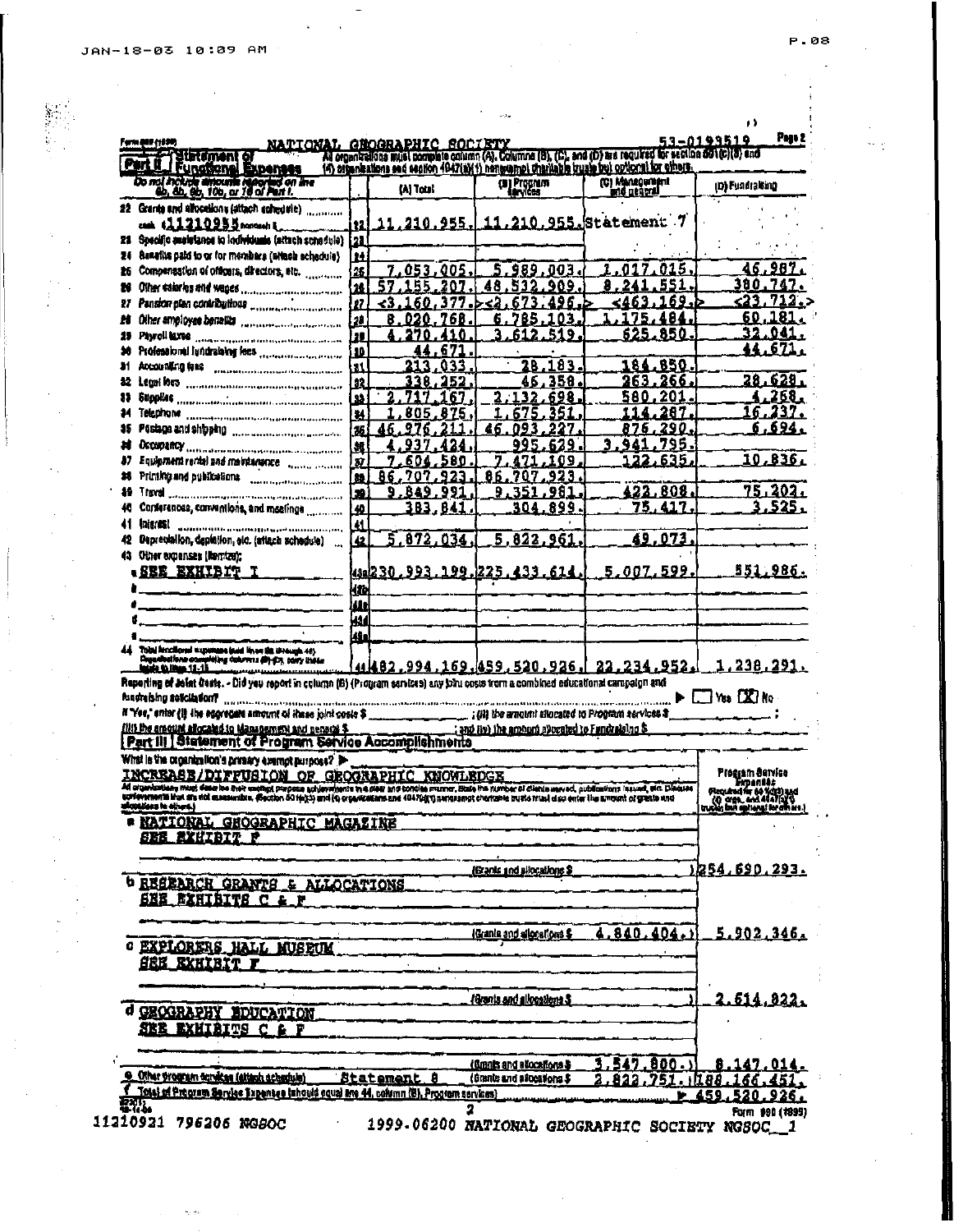X)

τğ

È,

NATIONAL GEOGRAPHIC SOCIETY

## $\mathbf{y} \neq \mathbf{Y}$ 53-0193519

| <b>Form 990</b>                                                        | Part V - List of Officers, Directors,<br>Trustees and Key Employees |                      |                              | Statement 13    |
|------------------------------------------------------------------------|---------------------------------------------------------------------|----------------------|------------------------------|-----------------|
| Name and Address                                                       | Title and<br>Avrg Hrs/Wk                                            | Compen-<br>eation    | Employee<br>Ben Plan Expense | Contrib Account |
| JOHN M. PAHEY, JR.<br>1145 17TH ST. NW<br>WASHINGTON, DC 20036         | PRESIDENT & CEO<br>FULL TIME                                        |                      | 794,981. 12,500.             | 0.              |
| WILLIAM L. ALLEN<br>1145 17TH ST. NW<br>WASHINGTON, DC 20036           | <b>EDITOR</b><br>FULL TIME                                          | $423,366.$ $18,000.$ |                              | $\mathbf{0}$ .  |
| <b>TERRENCE B. ADAMSON</b><br>1145 17TH 8T. NW<br>WASHINGTON, DC 20036 | SR. V.P. & SECRETARY<br>FULL TIME                                   |                      | 388,424. 10,000.             | 0.              |
| CHRISTOPHER A. LIBDEL<br>1145 17TH ST. NW<br>WASHINGTON, DC 20036      | SR. V.P. & CFO<br>FULL TIME                                         |                      | $325,514.$ 12,500.           | Δ.              |
| <b>TERRY D. GARCIA</b><br>1145 17TH 8T. NW<br>WASHINGTON, DC 20036     | SR. V.P.<br>FULL TIMB                                               | 81,412.              | $\bullet$ .                  | $0 - 1$         |
| NINA HOFFMAN BLATT<br>1145 17TH 8T. NW<br>WASHINGTON, DC 20036         | SR. V.P.<br><b>FULL TIME</b>                                        |                      | $395,693$ , $12,500$ .       | α.              |
| ROBERT B. SIMS<br>1145 17TH ST. NW<br>WASHINGTON, DC 20036             | BR. V.P.<br>FULL TINE                                               |                      | 490, 341, 15, 001.           | ο.              |
| BERNARD J. CALLAHAN<br>1145 17TH ST. NW<br>WASHINGTON, DC 20036        | V.P.<br>FULL TIME                                                   | 212, 162.            | $\mathbf 0$ .                | Ο.              |
| KATHLEEN C. COLBERT<br>1145 17TH ST. NW<br>WASHINGTON, DC 20036        | V.F.<br>FULL TIME 217,071. 6.067.                                   |                      |                              | ΰ.              |
| MICHAEL J. COLE<br>1145 17TH ST. NW<br>WASHINGTON, DC 20036            | V.P. & CONTROLLER.<br>FULL TIME 120,170. 13.486.                    |                      |                              | 0.1             |
| JACK SCOTT CRYSTAL<br>1145 17TH 8T. NW<br>WASHINGTON, DC 20036         | $V \cdot P$ .<br>FULL TIME 402,934. 15,000.                         |                      |                              | Ο.              |

11210921 796206 NGSOC

 $\begin{array}{cc} & 16 & \texttt{Statement(s)} & 13 \\ 1999.06200 & \texttt{NAYIOMAL GEOGRAPHIC SOCIETY'NGGOC\_1} \end{array}$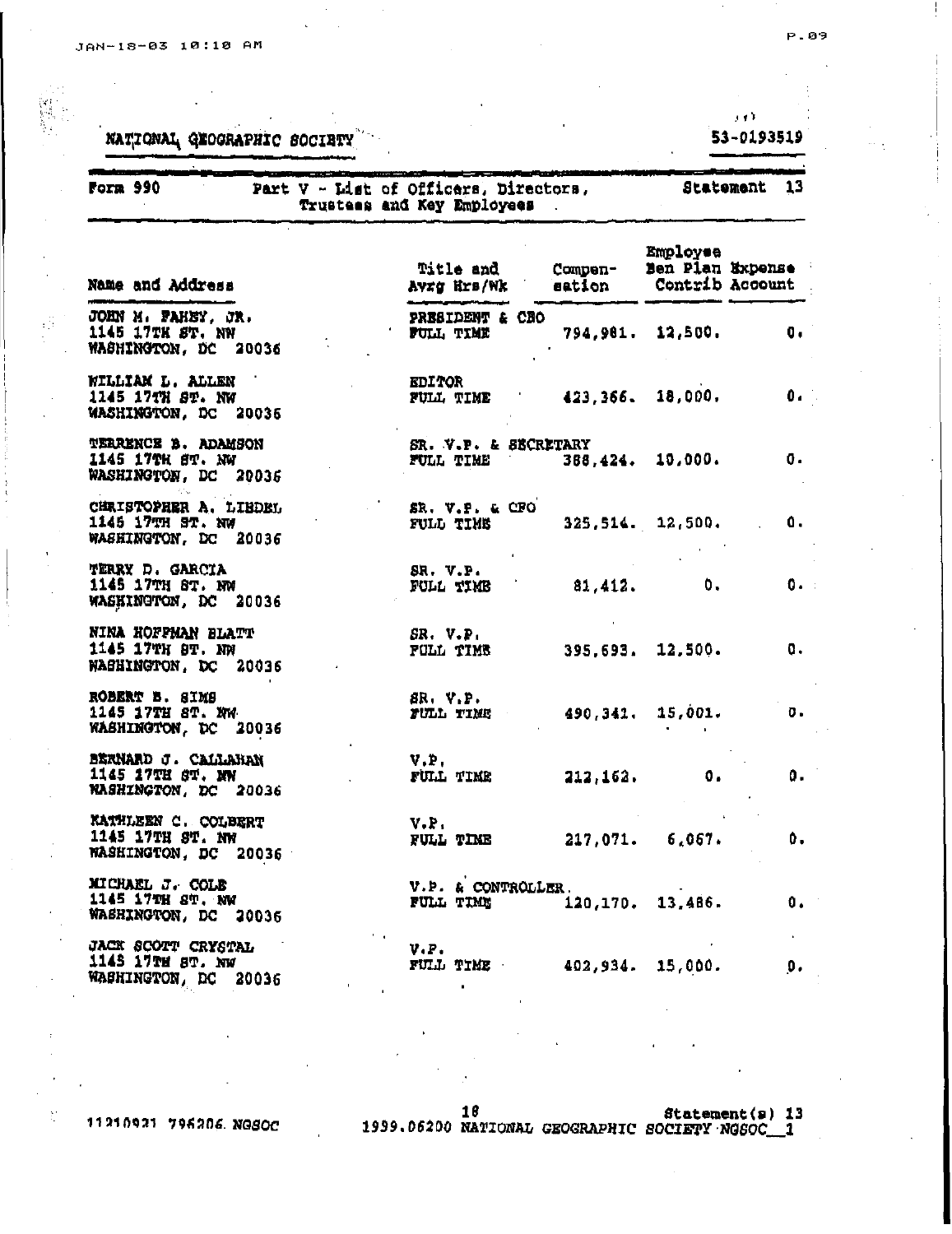## JAN-18-03 10:10 AM

 $\frac{1}{\alpha}$ 

| Department of the Treasury<br>Highal Reverse Barrics             |                                        |                                                                                       |                                                                                                                                                                                                                                | Under section 501(c) of the falerast Revenue Code (except black lang benefit trust or<br>private foundation), section 527, or section 4047(a)(1) nonexempt charitable trust<br>P The organization may have to use a copy of this return to satisfy state reporting requirements. |              |                                                                                                                                                                                                                                                                                                                                                     |                                 |             |               | Onen të Public<br>masa 2006      |
|------------------------------------------------------------------|----------------------------------------|---------------------------------------------------------------------------------------|--------------------------------------------------------------------------------------------------------------------------------------------------------------------------------------------------------------------------------|----------------------------------------------------------------------------------------------------------------------------------------------------------------------------------------------------------------------------------------------------------------------------------|--------------|-----------------------------------------------------------------------------------------------------------------------------------------------------------------------------------------------------------------------------------------------------------------------------------------------------------------------------------------------------|---------------------------------|-------------|---------------|----------------------------------|
|                                                                  |                                        | A For the 2000 ealends: year, OH tax year period beginning.                           |                                                                                                                                                                                                                                |                                                                                                                                                                                                                                                                                  | and and inc. |                                                                                                                                                                                                                                                                                                                                                     |                                 |             |               |                                  |
| Check of The                                                     | Planas                                 | C Name of organization                                                                |                                                                                                                                                                                                                                |                                                                                                                                                                                                                                                                                  |              |                                                                                                                                                                                                                                                                                                                                                     |                                 |             |               | D Employer Identification number |
|                                                                  | و جو هو ب<br>kibal m                   |                                                                                       |                                                                                                                                                                                                                                |                                                                                                                                                                                                                                                                                  |              |                                                                                                                                                                                                                                                                                                                                                     |                                 |             |               |                                  |
| Orige o<br>iChanga ar                                            | typs.                                  |                                                                                       | AM. NATIONAL GEOGRAPHIC SOCIETY                                                                                                                                                                                                |                                                                                                                                                                                                                                                                                  |              |                                                                                                                                                                                                                                                                                                                                                     |                                 |             | 53-0193519    |                                  |
| ina yi<br>Irakun                                                 | 346                                    | sombol 145 17TH ST. NW                                                                |                                                                                                                                                                                                                                | Number and street (or P.O. box if mail is not delivered to street address).                                                                                                                                                                                                      |              | Room/suite E Telephone number                                                                                                                                                                                                                                                                                                                       |                                 |             |               |                                  |
| i<br>Fatun                                                       | inqu <sub>bud</sub> .<br>trans.        | City or town, state or country, and ZIP                                               |                                                                                                                                                                                                                                |                                                                                                                                                                                                                                                                                  |              |                                                                                                                                                                                                                                                                                                                                                     | $f$ Check $\blacktriangleright$ |             | (202)857-7000 | a application pending            |
|                                                                  |                                        |                                                                                       | <b>NASHINGTON, DC 20036</b>                                                                                                                                                                                                    |                                                                                                                                                                                                                                                                                  |              |                                                                                                                                                                                                                                                                                                                                                     |                                 |             |               |                                  |
| ) Amended<br>1982 - 1983<br>1996 - 200 Tor<br>1998 - 1998 - 1991 |                                        |                                                                                       |                                                                                                                                                                                                                                |                                                                                                                                                                                                                                                                                  |              | (H and I are not applicable to section 527 orgs.)                                                                                                                                                                                                                                                                                                   |                                 |             |               |                                  |
|                                                                  |                                        | 0 Organization type (check oray one) $\blacktriangleright$ $\Box X$ 501(c) ( $\Box$ ) |                                                                                                                                                                                                                                | $\rightarrow$ (insertino.) $\boxed{\phantom{0}}$ 527                                                                                                                                                                                                                             |              | Hita) is this a group return for alleliates?                                                                                                                                                                                                                                                                                                        |                                 |             |               | $\Box$ Yes $\Box$ No             |
|                                                                  |                                        | OR                                                                                    | 4947(a)1                                                                                                                                                                                                                       |                                                                                                                                                                                                                                                                                  |              | H(b) If 'Yes,' enter number of affiliates                                                                                                                                                                                                                                                                                                           |                                 |             |               |                                  |
|                                                                  |                                        |                                                                                       | must attach a completed Schedule A (Form 990 or 900-EZ).                                                                                                                                                                       | · Section 601(c)(3) organizations and 4947(a)(1) nonexampt charitable trusts                                                                                                                                                                                                     |              | H(b) Are all affiliates included?<br>(if "No," attach a list.)                                                                                                                                                                                                                                                                                      |                                 |             |               | Yes X No                         |
|                                                                  |                                        | Accounting Cash [X] Accrual Communication                                             |                                                                                                                                                                                                                                |                                                                                                                                                                                                                                                                                  |              | H(d) is this a separate return liked by an                                                                                                                                                                                                                                                                                                          |                                 |             |               |                                  |
|                                                                  |                                        |                                                                                       |                                                                                                                                                                                                                                |                                                                                                                                                                                                                                                                                  |              | organization covered by a group ruling? [11] Yes [X] No                                                                                                                                                                                                                                                                                             |                                 |             |               |                                  |
|                                                                  |                                        |                                                                                       |                                                                                                                                                                                                                                | K Check here $\blacktriangleright$ $\Box$ if the organization's gross receipts are normally not more than \$25,000. The                                                                                                                                                          | ,            | Enter 4-digit group exemption no. (GEN)                                                                                                                                                                                                                                                                                                             |                                 |             |               |                                  |
|                                                                  |                                        |                                                                                       |                                                                                                                                                                                                                                | organization need not file a return with the IRS, but it the organization received a Form 990 Package                                                                                                                                                                            |              | Check this box if the organization is not required to                                                                                                                                                                                                                                                                                               |                                 |             |               |                                  |
|                                                                  |                                        |                                                                                       |                                                                                                                                                                                                                                | in the mail, il should file a return without financial data. Some states require a complete return.<br>Part   Revenue, Expenses, and Changes in Net Assets or Fund Balances                                                                                                      |              | attach Schedale B (Form 990 or 990-EZ)                                                                                                                                                                                                                                                                                                              |                                 |             |               |                                  |
| 1                                                                |                                        |                                                                                       | Contributions, pitts, grants, and similar amounts received:                                                                                                                                                                    |                                                                                                                                                                                                                                                                                  |              |                                                                                                                                                                                                                                                                                                                                                     |                                 |             |               |                                  |
|                                                                  |                                        |                                                                                       | a Direct public support entertainment of the continuum of the community of the Direct Direct Direct Direct Direct Direct Direct Direct Direct Direct Direct Direct Direct Direct Direct Direct Direct Direct Direct Direct Dir |                                                                                                                                                                                                                                                                                  |              | 4,257.179.                                                                                                                                                                                                                                                                                                                                          |                                 |             |               |                                  |
|                                                                  |                                        | indirect public support community and                                                 |                                                                                                                                                                                                                                |                                                                                                                                                                                                                                                                                  | 10           |                                                                                                                                                                                                                                                                                                                                                     |                                 |             |               |                                  |
|                                                                  |                                        |                                                                                       |                                                                                                                                                                                                                                |                                                                                                                                                                                                                                                                                  | 1c           | 1.691.008.                                                                                                                                                                                                                                                                                                                                          |                                 |             |               |                                  |
| đ                                                                |                                        | Total (add lines 1a through 1c)                                                       |                                                                                                                                                                                                                                |                                                                                                                                                                                                                                                                                  |              |                                                                                                                                                                                                                                                                                                                                                     |                                 |             |               |                                  |
|                                                                  | rcash S                                |                                                                                       |                                                                                                                                                                                                                                | $5.927.476.$ montash S 20, 711.                                                                                                                                                                                                                                                  |              | $\overline{1}$ , $\overline{1}$ , $\overline{1}$ , $\overline{1}$ , $\overline{1}$ , $\overline{1}$ , $\overline{1}$ , $\overline{1}$ , $\overline{1}$ , $\overline{1}$ , $\overline{1}$ , $\overline{1}$ , $\overline{1}$ , $\overline{1}$ , $\overline{1}$ , $\overline{1}$ , $\overline{1}$ , $\overline{1}$ , $\overline{1}$ , $\overline{1}$ , |                                 | 14.         |               | 5, <u>948,</u> 18 <u>7.</u>      |
| 2<br>3                                                           |                                        |                                                                                       |                                                                                                                                                                                                                                |                                                                                                                                                                                                                                                                                  |              |                                                                                                                                                                                                                                                                                                                                                     |                                 | Ð<br>з      |               | 227,200.<br>210,828,996.         |
|                                                                  |                                        |                                                                                       |                                                                                                                                                                                                                                | Mambership dues and assessments [1] the communication of the contract of the communication<br>laterest on savings and temporary cash investments and a company consumer commentation of the consumer of                                                                          |              |                                                                                                                                                                                                                                                                                                                                                     |                                 | 4           |               |                                  |
|                                                                  |                                        |                                                                                       |                                                                                                                                                                                                                                |                                                                                                                                                                                                                                                                                  |              |                                                                                                                                                                                                                                                                                                                                                     |                                 | 5           |               | 20.321.892.                      |
|                                                                  | Grass ranks                            |                                                                                       |                                                                                                                                                                                                                                |                                                                                                                                                                                                                                                                                  | 62           | 4,321,022.                                                                                                                                                                                                                                                                                                                                          |                                 |             |               |                                  |
|                                                                  |                                        |                                                                                       |                                                                                                                                                                                                                                |                                                                                                                                                                                                                                                                                  |              | 198.778.                                                                                                                                                                                                                                                                                                                                            |                                 |             |               |                                  |
|                                                                  |                                        |                                                                                       |                                                                                                                                                                                                                                |                                                                                                                                                                                                                                                                                  |              |                                                                                                                                                                                                                                                                                                                                                     |                                 | 60          |               | <u>1,122,244.</u>                |
| 7                                                                |                                        | Other investment income (describe<br>Gross amount from sale of assets other           |                                                                                                                                                                                                                                | (A) Securities                                                                                                                                                                                                                                                                   |              | (D) Other                                                                                                                                                                                                                                                                                                                                           |                                 | ,           |               |                                  |
|                                                                  |                                        |                                                                                       |                                                                                                                                                                                                                                |                                                                                                                                                                                                                                                                                  |              |                                                                                                                                                                                                                                                                                                                                                     |                                 |             |               |                                  |
|                                                                  |                                        |                                                                                       |                                                                                                                                                                                                                                | $\pm$ b Less; cost or other basis and sales expenses $\pm$ $\pm$ 610, 008, 734, $\pm$ 85                                                                                                                                                                                         |              |                                                                                                                                                                                                                                                                                                                                                     |                                 |             |               |                                  |
|                                                                  |                                        |                                                                                       |                                                                                                                                                                                                                                |                                                                                                                                                                                                                                                                                  |              |                                                                                                                                                                                                                                                                                                                                                     |                                 |             |               |                                  |
|                                                                  |                                        |                                                                                       |                                                                                                                                                                                                                                |                                                                                                                                                                                                                                                                                  |              |                                                                                                                                                                                                                                                                                                                                                     |                                 | 8d.         |               | 16.956.266.                      |
| ٠                                                                |                                        | Special events and activities (attach schedule)                                       |                                                                                                                                                                                                                                |                                                                                                                                                                                                                                                                                  |              |                                                                                                                                                                                                                                                                                                                                                     |                                 |             |               |                                  |
|                                                                  |                                        |                                                                                       |                                                                                                                                                                                                                                | reported on line 1s) www.communications are accounted to construct the communication of the 1                                                                                                                                                                                    |              |                                                                                                                                                                                                                                                                                                                                                     |                                 |             |               |                                  |
|                                                                  |                                        |                                                                                       |                                                                                                                                                                                                                                | b Less: direct expenses other than fundraising expenses with consumer than the last than the construction of the last of the last of the last of the last of the last of the last of the last of the last of the last of the l                                                   |              |                                                                                                                                                                                                                                                                                                                                                     |                                 |             |               |                                  |
|                                                                  |                                        |                                                                                       |                                                                                                                                                                                                                                |                                                                                                                                                                                                                                                                                  |              |                                                                                                                                                                                                                                                                                                                                                     |                                 | Sc.         |               |                                  |
|                                                                  |                                        |                                                                                       | 10 to Gross sales of inventory, less returns and allowances                                                                                                                                                                    |                                                                                                                                                                                                                                                                                  |              |                                                                                                                                                                                                                                                                                                                                                     |                                 |             |               |                                  |
|                                                                  | $\frac{1}{2}$ Less; cast of goods sold |                                                                                       |                                                                                                                                                                                                                                | $\frac{100}{100}$                                                                                                                                                                                                                                                                |              |                                                                                                                                                                                                                                                                                                                                                     |                                 |             |               |                                  |
|                                                                  |                                        |                                                                                       |                                                                                                                                                                                                                                | c Gross and Figure 2011 The same inventory (attach schedule) (subtract line 10b from line 10a)                                                                                                                                                                                   |              |                                                                                                                                                                                                                                                                                                                                                     |                                 | <u> 10c</u> |               |                                  |
|                                                                  |                                        |                                                                                       |                                                                                                                                                                                                                                |                                                                                                                                                                                                                                                                                  |              |                                                                                                                                                                                                                                                                                                                                                     |                                 | 11<br>12    |               | 23.071.490.<br>505,449,221       |
|                                                                  |                                        |                                                                                       |                                                                                                                                                                                                                                |                                                                                                                                                                                                                                                                                  |              |                                                                                                                                                                                                                                                                                                                                                     |                                 | 15          |               | .060.300.                        |
|                                                                  |                                        |                                                                                       |                                                                                                                                                                                                                                | Management and Canadal (Ideas) e 44, column (C))                                                                                                                                                                                                                                 |              |                                                                                                                                                                                                                                                                                                                                                     |                                 | 14.         |               | 25.749.723.                      |
|                                                                  |                                        |                                                                                       |                                                                                                                                                                                                                                | Fundable (Fort als re rolling (D))<br>Principle to an interval (also have supported )                                                                                                                                                                                            |              |                                                                                                                                                                                                                                                                                                                                                     |                                 | 15          |               | 1.472.929.                       |
| 17                                                               |                                        |                                                                                       |                                                                                                                                                                                                                                |                                                                                                                                                                                                                                                                                  |              |                                                                                                                                                                                                                                                                                                                                                     |                                 | t6          |               |                                  |
| 10                                                               |                                        |                                                                                       |                                                                                                                                                                                                                                | Excess or (deficit) for the year (subtract line 17 from line 12)                                                                                                                                                                                                                 |              |                                                                                                                                                                                                                                                                                                                                                     |                                 | -175        |               | 488.282.952.                     |
| 19                                                               |                                        | Net assels or fund balances at b.                                                     |                                                                                                                                                                                                                                |                                                                                                                                                                                                                                                                                  |              | .<br>U 19 <sup>13</sup> – L. Konstantino de Catalana a Barraga I                                                                                                                                                                                                                                                                                    |                                 | 18<br>19    |               | 1 <u>7.166.</u> 269.<br>210,787  |
| 20                                                               |                                        | Other changes in net assets or fi-                                                    |                                                                                                                                                                                                                                |                                                                                                                                                                                                                                                                                  |              | See Statement 4.                                                                                                                                                                                                                                                                                                                                    |                                 | 20          |               | <26.645.053.                     |
| 21                                                               |                                        | Net assets or fund balances at as                                                     |                                                                                                                                                                                                                                |                                                                                                                                                                                                                                                                                  |              |                                                                                                                                                                                                                                                                                                                                                     |                                 | 21 I        |               | 637,732,003.                     |
|                                                                  |                                        |                                                                                       |                                                                                                                                                                                                                                |                                                                                                                                                                                                                                                                                  | inns.        |                                                                                                                                                                                                                                                                                                                                                     |                                 |             |               | Form 990 (2000)                  |
|                                                                  |                                        |                                                                                       |                                                                                                                                                                                                                                |                                                                                                                                                                                                                                                                                  |              |                                                                                                                                                                                                                                                                                                                                                     |                                 |             |               |                                  |

 $\bar{z}$ 

P.10

 $\phi_{\rm{eff}}$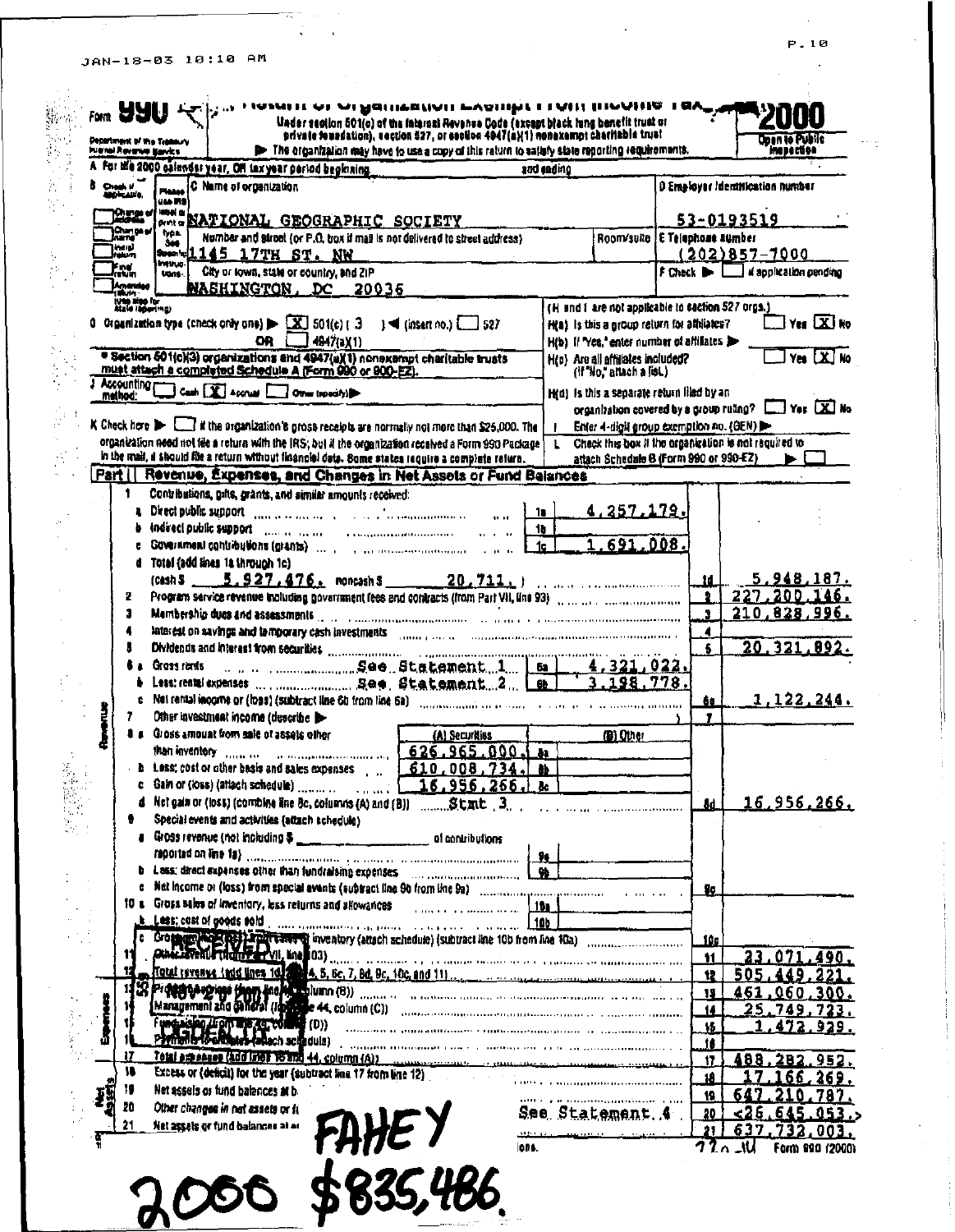JAN-18-03 10:11 AM

l.

| De not include amounts reported on line<br>Bb, 8b, 9b, 10b, or 16 of Part I.<br>(C) Maragement<br>(A) Total<br>22 Grants and atlocations (attach schedule)<br>11,693,076, 11,693.076. Statement 5<br>22<br>sain \$11693076 noncam 1<br>23<br>23 Specific assistance to individuals (attach schedule)<br>Benefits paid to or for members (altach schedule)<br>24<br>24<br>728.492.<br>754<br>Companyation of officers, directors, etc.<br>.666.<br>3.910.802.<br>25<br>Ħ<br>242.686.<br>54.<br>986<br>10.<br>26<br>65<br>175<br>.400<br>615<br>28<br>ط، 200، 984><br>сħ<br>949 b<br>27<br>618<br>-6<br>101<br>079<br>Pension plan contributions contracts and contracts<br>17<br><u> 200.901.</u><br>261<br>28<br>13<br>36<br>28<br>749.675.<br>$\mathbf{a}$<br>870,236,<br>-610<br>З.<br>Payroll taxes<br>648<br>29.<br>.<br>30<br>823<br>41<br>210.000.<br>31<br>- 000<br>Accounting fees and company of the contract of the state of the state of the state of the state of the state of the<br>408,144<br>226.837<br>22<br>890<br>32 Legal fres in community continuous and community<br>277,506<br>692<br>90<br>936<br><b>A3</b><br>126.805<br>856<br>Telephone production and communication of<br>Į34<br>34.<br>-270<br>216<br>716.<br>871<br>45<br>.q<br>85 Postage and shipping contract the contract of the contract of the contract of the contract of the contract of<br>35<br>3.127.125.<br>8<br>98<br>283<br>99<br>M<br>235, <u>989.</u><br>Ħ<br>g<br>87.<br>M<br>38<br>533.040<br>32<br>948<br>746<br>656.<br>m<br><u>58,524.</u><br>270<br>Conterences, conventions, and meetings<br>$\overline{\mathbf{u}}$<br>306<br>392,707.<br>392<br>707<br><i>interest</i><br>Ω<br>41<br>and the company of the company of the company<br>.27.<br>59<br>1<br>6,419,086<br>6.<br>213<br>478.<br>Depreciation, depletion, etc. (attach schedule)<br>$\bullet$<br>48 Other expenses (Hemize):<br>5,666,732.<br>43.186,384,969.180,090,055.<br>I <u>SRE EXHIBIT</u> I<br><u> Ln.42 Depreciation</u><br>0.<br>طعا<br>Ω.<br><u>edetail SEE</u><br>43,<br>O.<br><b>EXHIBIT G</b><br><u>kad</u> | (D) Fundraising<br>27.460.<br>386.OB9.<br>≤37.669.><br><u>84,253.</u><br><u> 28.699.</u><br>141.823.<br>79,909.<br><u>2.992.</u><br>16,076.<br>5.385.<br>62,490.<br>2,970.<br>43,758. |
|---------------------------------------------------------------------------------------------------------------------------------------------------------------------------------------------------------------------------------------------------------------------------------------------------------------------------------------------------------------------------------------------------------------------------------------------------------------------------------------------------------------------------------------------------------------------------------------------------------------------------------------------------------------------------------------------------------------------------------------------------------------------------------------------------------------------------------------------------------------------------------------------------------------------------------------------------------------------------------------------------------------------------------------------------------------------------------------------------------------------------------------------------------------------------------------------------------------------------------------------------------------------------------------------------------------------------------------------------------------------------------------------------------------------------------------------------------------------------------------------------------------------------------------------------------------------------------------------------------------------------------------------------------------------------------------------------------------------------------------------------------------------------------------------------------------------------------------------------------------------------------------------------------------------------------------------------------------------------------------------------------------------------------------------------------------------------------------------|---------------------------------------------------------------------------------------------------------------------------------------------------------------------------------------|
|                                                                                                                                                                                                                                                                                                                                                                                                                                                                                                                                                                                                                                                                                                                                                                                                                                                                                                                                                                                                                                                                                                                                                                                                                                                                                                                                                                                                                                                                                                                                                                                                                                                                                                                                                                                                                                                                                                                                                                                                                                                                                             |                                                                                                                                                                                       |
|                                                                                                                                                                                                                                                                                                                                                                                                                                                                                                                                                                                                                                                                                                                                                                                                                                                                                                                                                                                                                                                                                                                                                                                                                                                                                                                                                                                                                                                                                                                                                                                                                                                                                                                                                                                                                                                                                                                                                                                                                                                                                             |                                                                                                                                                                                       |
|                                                                                                                                                                                                                                                                                                                                                                                                                                                                                                                                                                                                                                                                                                                                                                                                                                                                                                                                                                                                                                                                                                                                                                                                                                                                                                                                                                                                                                                                                                                                                                                                                                                                                                                                                                                                                                                                                                                                                                                                                                                                                             |                                                                                                                                                                                       |
|                                                                                                                                                                                                                                                                                                                                                                                                                                                                                                                                                                                                                                                                                                                                                                                                                                                                                                                                                                                                                                                                                                                                                                                                                                                                                                                                                                                                                                                                                                                                                                                                                                                                                                                                                                                                                                                                                                                                                                                                                                                                                             |                                                                                                                                                                                       |
|                                                                                                                                                                                                                                                                                                                                                                                                                                                                                                                                                                                                                                                                                                                                                                                                                                                                                                                                                                                                                                                                                                                                                                                                                                                                                                                                                                                                                                                                                                                                                                                                                                                                                                                                                                                                                                                                                                                                                                                                                                                                                             |                                                                                                                                                                                       |
|                                                                                                                                                                                                                                                                                                                                                                                                                                                                                                                                                                                                                                                                                                                                                                                                                                                                                                                                                                                                                                                                                                                                                                                                                                                                                                                                                                                                                                                                                                                                                                                                                                                                                                                                                                                                                                                                                                                                                                                                                                                                                             |                                                                                                                                                                                       |
|                                                                                                                                                                                                                                                                                                                                                                                                                                                                                                                                                                                                                                                                                                                                                                                                                                                                                                                                                                                                                                                                                                                                                                                                                                                                                                                                                                                                                                                                                                                                                                                                                                                                                                                                                                                                                                                                                                                                                                                                                                                                                             |                                                                                                                                                                                       |
|                                                                                                                                                                                                                                                                                                                                                                                                                                                                                                                                                                                                                                                                                                                                                                                                                                                                                                                                                                                                                                                                                                                                                                                                                                                                                                                                                                                                                                                                                                                                                                                                                                                                                                                                                                                                                                                                                                                                                                                                                                                                                             |                                                                                                                                                                                       |
|                                                                                                                                                                                                                                                                                                                                                                                                                                                                                                                                                                                                                                                                                                                                                                                                                                                                                                                                                                                                                                                                                                                                                                                                                                                                                                                                                                                                                                                                                                                                                                                                                                                                                                                                                                                                                                                                                                                                                                                                                                                                                             |                                                                                                                                                                                       |
|                                                                                                                                                                                                                                                                                                                                                                                                                                                                                                                                                                                                                                                                                                                                                                                                                                                                                                                                                                                                                                                                                                                                                                                                                                                                                                                                                                                                                                                                                                                                                                                                                                                                                                                                                                                                                                                                                                                                                                                                                                                                                             |                                                                                                                                                                                       |
|                                                                                                                                                                                                                                                                                                                                                                                                                                                                                                                                                                                                                                                                                                                                                                                                                                                                                                                                                                                                                                                                                                                                                                                                                                                                                                                                                                                                                                                                                                                                                                                                                                                                                                                                                                                                                                                                                                                                                                                                                                                                                             |                                                                                                                                                                                       |
|                                                                                                                                                                                                                                                                                                                                                                                                                                                                                                                                                                                                                                                                                                                                                                                                                                                                                                                                                                                                                                                                                                                                                                                                                                                                                                                                                                                                                                                                                                                                                                                                                                                                                                                                                                                                                                                                                                                                                                                                                                                                                             |                                                                                                                                                                                       |
|                                                                                                                                                                                                                                                                                                                                                                                                                                                                                                                                                                                                                                                                                                                                                                                                                                                                                                                                                                                                                                                                                                                                                                                                                                                                                                                                                                                                                                                                                                                                                                                                                                                                                                                                                                                                                                                                                                                                                                                                                                                                                             |                                                                                                                                                                                       |
|                                                                                                                                                                                                                                                                                                                                                                                                                                                                                                                                                                                                                                                                                                                                                                                                                                                                                                                                                                                                                                                                                                                                                                                                                                                                                                                                                                                                                                                                                                                                                                                                                                                                                                                                                                                                                                                                                                                                                                                                                                                                                             |                                                                                                                                                                                       |
|                                                                                                                                                                                                                                                                                                                                                                                                                                                                                                                                                                                                                                                                                                                                                                                                                                                                                                                                                                                                                                                                                                                                                                                                                                                                                                                                                                                                                                                                                                                                                                                                                                                                                                                                                                                                                                                                                                                                                                                                                                                                                             |                                                                                                                                                                                       |
|                                                                                                                                                                                                                                                                                                                                                                                                                                                                                                                                                                                                                                                                                                                                                                                                                                                                                                                                                                                                                                                                                                                                                                                                                                                                                                                                                                                                                                                                                                                                                                                                                                                                                                                                                                                                                                                                                                                                                                                                                                                                                             |                                                                                                                                                                                       |
|                                                                                                                                                                                                                                                                                                                                                                                                                                                                                                                                                                                                                                                                                                                                                                                                                                                                                                                                                                                                                                                                                                                                                                                                                                                                                                                                                                                                                                                                                                                                                                                                                                                                                                                                                                                                                                                                                                                                                                                                                                                                                             |                                                                                                                                                                                       |
|                                                                                                                                                                                                                                                                                                                                                                                                                                                                                                                                                                                                                                                                                                                                                                                                                                                                                                                                                                                                                                                                                                                                                                                                                                                                                                                                                                                                                                                                                                                                                                                                                                                                                                                                                                                                                                                                                                                                                                                                                                                                                             |                                                                                                                                                                                       |
|                                                                                                                                                                                                                                                                                                                                                                                                                                                                                                                                                                                                                                                                                                                                                                                                                                                                                                                                                                                                                                                                                                                                                                                                                                                                                                                                                                                                                                                                                                                                                                                                                                                                                                                                                                                                                                                                                                                                                                                                                                                                                             |                                                                                                                                                                                       |
|                                                                                                                                                                                                                                                                                                                                                                                                                                                                                                                                                                                                                                                                                                                                                                                                                                                                                                                                                                                                                                                                                                                                                                                                                                                                                                                                                                                                                                                                                                                                                                                                                                                                                                                                                                                                                                                                                                                                                                                                                                                                                             | 512.                                                                                                                                                                                  |
|                                                                                                                                                                                                                                                                                                                                                                                                                                                                                                                                                                                                                                                                                                                                                                                                                                                                                                                                                                                                                                                                                                                                                                                                                                                                                                                                                                                                                                                                                                                                                                                                                                                                                                                                                                                                                                                                                                                                                                                                                                                                                             |                                                                                                                                                                                       |
|                                                                                                                                                                                                                                                                                                                                                                                                                                                                                                                                                                                                                                                                                                                                                                                                                                                                                                                                                                                                                                                                                                                                                                                                                                                                                                                                                                                                                                                                                                                                                                                                                                                                                                                                                                                                                                                                                                                                                                                                                                                                                             |                                                                                                                                                                                       |
|                                                                                                                                                                                                                                                                                                                                                                                                                                                                                                                                                                                                                                                                                                                                                                                                                                                                                                                                                                                                                                                                                                                                                                                                                                                                                                                                                                                                                                                                                                                                                                                                                                                                                                                                                                                                                                                                                                                                                                                                                                                                                             |                                                                                                                                                                                       |
|                                                                                                                                                                                                                                                                                                                                                                                                                                                                                                                                                                                                                                                                                                                                                                                                                                                                                                                                                                                                                                                                                                                                                                                                                                                                                                                                                                                                                                                                                                                                                                                                                                                                                                                                                                                                                                                                                                                                                                                                                                                                                             | <u>628.182.</u>                                                                                                                                                                       |
|                                                                                                                                                                                                                                                                                                                                                                                                                                                                                                                                                                                                                                                                                                                                                                                                                                                                                                                                                                                                                                                                                                                                                                                                                                                                                                                                                                                                                                                                                                                                                                                                                                                                                                                                                                                                                                                                                                                                                                                                                                                                                             |                                                                                                                                                                                       |
|                                                                                                                                                                                                                                                                                                                                                                                                                                                                                                                                                                                                                                                                                                                                                                                                                                                                                                                                                                                                                                                                                                                                                                                                                                                                                                                                                                                                                                                                                                                                                                                                                                                                                                                                                                                                                                                                                                                                                                                                                                                                                             |                                                                                                                                                                                       |
|                                                                                                                                                                                                                                                                                                                                                                                                                                                                                                                                                                                                                                                                                                                                                                                                                                                                                                                                                                                                                                                                                                                                                                                                                                                                                                                                                                                                                                                                                                                                                                                                                                                                                                                                                                                                                                                                                                                                                                                                                                                                                             |                                                                                                                                                                                       |
| <u>kse</u>                                                                                                                                                                                                                                                                                                                                                                                                                                                                                                                                                                                                                                                                                                                                                                                                                                                                                                                                                                                                                                                                                                                                                                                                                                                                                                                                                                                                                                                                                                                                                                                                                                                                                                                                                                                                                                                                                                                                                                                                                                                                                  |                                                                                                                                                                                       |
|                                                                                                                                                                                                                                                                                                                                                                                                                                                                                                                                                                                                                                                                                                                                                                                                                                                                                                                                                                                                                                                                                                                                                                                                                                                                                                                                                                                                                                                                                                                                                                                                                                                                                                                                                                                                                                                                                                                                                                                                                                                                                             |                                                                                                                                                                                       |
| <u>***88.282.952.461.060.300. 25.749.723.</u>                                                                                                                                                                                                                                                                                                                                                                                                                                                                                                                                                                                                                                                                                                                                                                                                                                                                                                                                                                                                                                                                                                                                                                                                                                                                                                                                                                                                                                                                                                                                                                                                                                                                                                                                                                                                                                                                                                                                                                                                                                               | 1.472,929.                                                                                                                                                                            |
| Reporting of Joint Costs. Did you report in column (8) (Program services) any joint costs from a combined educational campaign and                                                                                                                                                                                                                                                                                                                                                                                                                                                                                                                                                                                                                                                                                                                                                                                                                                                                                                                                                                                                                                                                                                                                                                                                                                                                                                                                                                                                                                                                                                                                                                                                                                                                                                                                                                                                                                                                                                                                                          |                                                                                                                                                                                       |
| fundraising solicitation?                                                                                                                                                                                                                                                                                                                                                                                                                                                                                                                                                                                                                                                                                                                                                                                                                                                                                                                                                                                                                                                                                                                                                                                                                                                                                                                                                                                                                                                                                                                                                                                                                                                                                                                                                                                                                                                                                                                                                                                                                                                                   | $\blacktriangleright$ $\Box$ Yes $\Box$ No                                                                                                                                            |
|                                                                                                                                                                                                                                                                                                                                                                                                                                                                                                                                                                                                                                                                                                                                                                                                                                                                                                                                                                                                                                                                                                                                                                                                                                                                                                                                                                                                                                                                                                                                                                                                                                                                                                                                                                                                                                                                                                                                                                                                                                                                                             |                                                                                                                                                                                       |
| : and this the amount allocated to Fundraising \$<br>(iii) the amount allocated to Margas ment and general \$                                                                                                                                                                                                                                                                                                                                                                                                                                                                                                                                                                                                                                                                                                                                                                                                                                                                                                                                                                                                                                                                                                                                                                                                                                                                                                                                                                                                                                                                                                                                                                                                                                                                                                                                                                                                                                                                                                                                                                               |                                                                                                                                                                                       |
| Part III Statement of Program Service Accomplishments                                                                                                                                                                                                                                                                                                                                                                                                                                                                                                                                                                                                                                                                                                                                                                                                                                                                                                                                                                                                                                                                                                                                                                                                                                                                                                                                                                                                                                                                                                                                                                                                                                                                                                                                                                                                                                                                                                                                                                                                                                       |                                                                                                                                                                                       |
| What is the proanization's primary exempt purpose?                                                                                                                                                                                                                                                                                                                                                                                                                                                                                                                                                                                                                                                                                                                                                                                                                                                                                                                                                                                                                                                                                                                                                                                                                                                                                                                                                                                                                                                                                                                                                                                                                                                                                                                                                                                                                                                                                                                                                                                                                                          |                                                                                                                                                                                       |
| INCREASE/DIFFUSION OF GEOGRAPHIC KNOWLEDGE                                                                                                                                                                                                                                                                                                                                                                                                                                                                                                                                                                                                                                                                                                                                                                                                                                                                                                                                                                                                                                                                                                                                                                                                                                                                                                                                                                                                                                                                                                                                                                                                                                                                                                                                                                                                                                                                                                                                                                                                                                                  | Program Service<br>Expenses                                                                                                                                                           |
| All croanizations must clear the exempt purpose achievements in a clear and conclus manner. State the number of cleanis earlyed, publications secured, etc. Discuss                                                                                                                                                                                                                                                                                                                                                                                                                                                                                                                                                                                                                                                                                                                                                                                                                                                                                                                                                                                                                                                                                                                                                                                                                                                                                                                                                                                                                                                                                                                                                                                                                                                                                                                                                                                                                                                                                                                         | (Required by SONCIA) and                                                                                                                                                              |
| schavements that are not meanwable. (Socien 50 Uegs) and (4) organizations and 4047pd (separatorial chain mode muse must also enter the smount of graniz and<br>steccione to others ;                                                                                                                                                                                                                                                                                                                                                                                                                                                                                                                                                                                                                                                                                                                                                                                                                                                                                                                                                                                                                                                                                                                                                                                                                                                                                                                                                                                                                                                                                                                                                                                                                                                                                                                                                                                                                                                                                                       | (4) DrDS. and 4947(811)<br>Shrate: but optional for elitera.)                                                                                                                         |
| <b>. NATIONAL GEOGRAPHIC MAGAZINE</b>                                                                                                                                                                                                                                                                                                                                                                                                                                                                                                                                                                                                                                                                                                                                                                                                                                                                                                                                                                                                                                                                                                                                                                                                                                                                                                                                                                                                                                                                                                                                                                                                                                                                                                                                                                                                                                                                                                                                                                                                                                                       |                                                                                                                                                                                       |
| SEE EXHIBIT F                                                                                                                                                                                                                                                                                                                                                                                                                                                                                                                                                                                                                                                                                                                                                                                                                                                                                                                                                                                                                                                                                                                                                                                                                                                                                                                                                                                                                                                                                                                                                                                                                                                                                                                                                                                                                                                                                                                                                                                                                                                                               |                                                                                                                                                                                       |
|                                                                                                                                                                                                                                                                                                                                                                                                                                                                                                                                                                                                                                                                                                                                                                                                                                                                                                                                                                                                                                                                                                                                                                                                                                                                                                                                                                                                                                                                                                                                                                                                                                                                                                                                                                                                                                                                                                                                                                                                                                                                                             |                                                                                                                                                                                       |
| (Grants and allocations \$                                                                                                                                                                                                                                                                                                                                                                                                                                                                                                                                                                                                                                                                                                                                                                                                                                                                                                                                                                                                                                                                                                                                                                                                                                                                                                                                                                                                                                                                                                                                                                                                                                                                                                                                                                                                                                                                                                                                                                                                                                                                  | $\sqrt{243.603.894}$                                                                                                                                                                  |
| <b>b BOOKS &amp; OTHER MERCHANDISE</b>                                                                                                                                                                                                                                                                                                                                                                                                                                                                                                                                                                                                                                                                                                                                                                                                                                                                                                                                                                                                                                                                                                                                                                                                                                                                                                                                                                                                                                                                                                                                                                                                                                                                                                                                                                                                                                                                                                                                                                                                                                                      |                                                                                                                                                                                       |
| SEE EXHIBIT F                                                                                                                                                                                                                                                                                                                                                                                                                                                                                                                                                                                                                                                                                                                                                                                                                                                                                                                                                                                                                                                                                                                                                                                                                                                                                                                                                                                                                                                                                                                                                                                                                                                                                                                                                                                                                                                                                                                                                                                                                                                                               |                                                                                                                                                                                       |
|                                                                                                                                                                                                                                                                                                                                                                                                                                                                                                                                                                                                                                                                                                                                                                                                                                                                                                                                                                                                                                                                                                                                                                                                                                                                                                                                                                                                                                                                                                                                                                                                                                                                                                                                                                                                                                                                                                                                                                                                                                                                                             |                                                                                                                                                                                       |
| (Grants and allocations S                                                                                                                                                                                                                                                                                                                                                                                                                                                                                                                                                                                                                                                                                                                                                                                                                                                                                                                                                                                                                                                                                                                                                                                                                                                                                                                                                                                                                                                                                                                                                                                                                                                                                                                                                                                                                                                                                                                                                                                                                                                                   | <u>117.647.554.</u>                                                                                                                                                                   |
| TRAVELER MAGAZINE<br>0                                                                                                                                                                                                                                                                                                                                                                                                                                                                                                                                                                                                                                                                                                                                                                                                                                                                                                                                                                                                                                                                                                                                                                                                                                                                                                                                                                                                                                                                                                                                                                                                                                                                                                                                                                                                                                                                                                                                                                                                                                                                      |                                                                                                                                                                                       |
| <b>EXHIBIT</b><br>F<br>5EE.                                                                                                                                                                                                                                                                                                                                                                                                                                                                                                                                                                                                                                                                                                                                                                                                                                                                                                                                                                                                                                                                                                                                                                                                                                                                                                                                                                                                                                                                                                                                                                                                                                                                                                                                                                                                                                                                                                                                                                                                                                                                 |                                                                                                                                                                                       |
|                                                                                                                                                                                                                                                                                                                                                                                                                                                                                                                                                                                                                                                                                                                                                                                                                                                                                                                                                                                                                                                                                                                                                                                                                                                                                                                                                                                                                                                                                                                                                                                                                                                                                                                                                                                                                                                                                                                                                                                                                                                                                             |                                                                                                                                                                                       |
|                                                                                                                                                                                                                                                                                                                                                                                                                                                                                                                                                                                                                                                                                                                                                                                                                                                                                                                                                                                                                                                                                                                                                                                                                                                                                                                                                                                                                                                                                                                                                                                                                                                                                                                                                                                                                                                                                                                                                                                                                                                                                             |                                                                                                                                                                                       |
|                                                                                                                                                                                                                                                                                                                                                                                                                                                                                                                                                                                                                                                                                                                                                                                                                                                                                                                                                                                                                                                                                                                                                                                                                                                                                                                                                                                                                                                                                                                                                                                                                                                                                                                                                                                                                                                                                                                                                                                                                                                                                             |                                                                                                                                                                                       |
| (Oranta and allocations \$                                                                                                                                                                                                                                                                                                                                                                                                                                                                                                                                                                                                                                                                                                                                                                                                                                                                                                                                                                                                                                                                                                                                                                                                                                                                                                                                                                                                                                                                                                                                                                                                                                                                                                                                                                                                                                                                                                                                                                                                                                                                  | <u> 26,143,560.</u>                                                                                                                                                                   |
| <b>d ADVENTURE MAGAZINE</b>                                                                                                                                                                                                                                                                                                                                                                                                                                                                                                                                                                                                                                                                                                                                                                                                                                                                                                                                                                                                                                                                                                                                                                                                                                                                                                                                                                                                                                                                                                                                                                                                                                                                                                                                                                                                                                                                                                                                                                                                                                                                 |                                                                                                                                                                                       |
| <b>SEE EXHIBIT F</b>                                                                                                                                                                                                                                                                                                                                                                                                                                                                                                                                                                                                                                                                                                                                                                                                                                                                                                                                                                                                                                                                                                                                                                                                                                                                                                                                                                                                                                                                                                                                                                                                                                                                                                                                                                                                                                                                                                                                                                                                                                                                        |                                                                                                                                                                                       |
| (Grants and allocations 5                                                                                                                                                                                                                                                                                                                                                                                                                                                                                                                                                                                                                                                                                                                                                                                                                                                                                                                                                                                                                                                                                                                                                                                                                                                                                                                                                                                                                                                                                                                                                                                                                                                                                                                                                                                                                                                                                                                                                                                                                                                                   | <u>18.508.528.</u>                                                                                                                                                                    |

p.

 $P = 11$